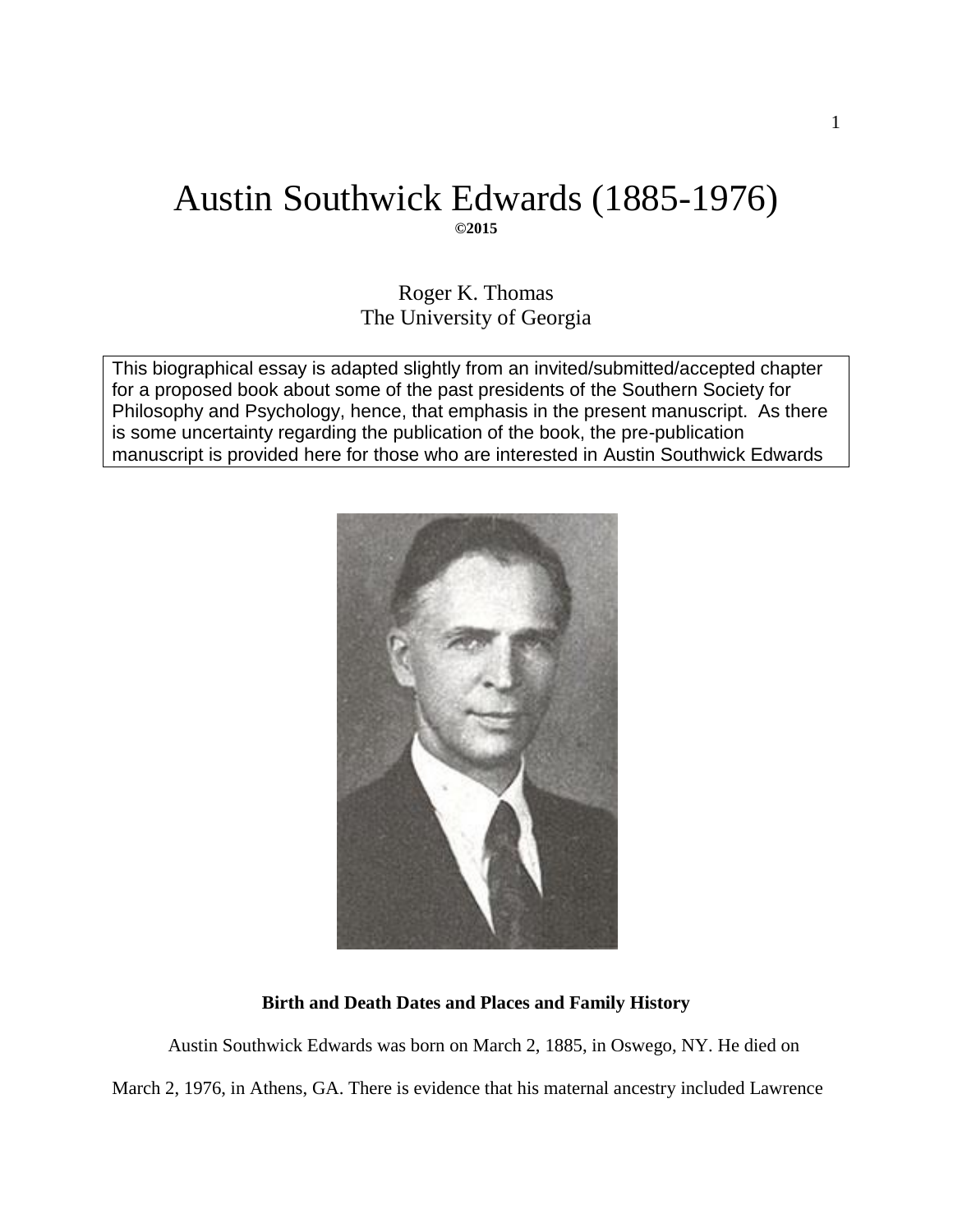Southwick, a glass manufacturer, who first arrived in America in 1627. Southwick returned to England to bring his wife and two children back to America in 1630. They returned on the Mayflower with William Bradford. Subsequently, Lawrence Southwick and his family were treated harshly and were banished from Salem for being Quakers; their treatment including whipping, imprisonment, and having two children sold into slavery. The Southwick lineage led to Edwards' mother, Hannah Maria Southwick (1857-1954). Edwards' father, Thomas Henry Edwards, was born in 1856 and died in 1909. All information in this section is from Edwards, Jr. (1988); there was no mention of A. S. Edwards having had any siblings.

After the death of his father, Edwards' mother lived with him and moved to Athens, GA, when he joined the faculty of the University of Georgia in 1916. In Athens, Edwards met Miriam Pope, whom he married in 1918. Miriam Pope was the daughter of John Edwin Pope and Mattie Wylie Pope of Washington, GA. Austin and Miriam Edwards had one son, Austin S. Edwards, Jr., and two grandsons, Kenneth A. Edwards and Robert F. Edwards.

#### **Educational History**

Edwards attended public schools in Oswega, NY, where he was graduated from high school in 1902. In 1905, he attended summer school for six weeks at New York University. He then attended the Oswega Normal School where he earned a diploma (1906) in the "Classical Course of Instruction" (Edwards, Jr., 1988, p. 4). In 1908, he earned the B.S. degree in Education from the Teachers College, Columbia University, where he was elected president of his college graduating class. He also received a diploma in manual training for secondary schools. From 1908 to 1910, he taught mechanical drawing and shop work in public schools in Minneapolis, MN, while earning the M.A. degree in psychology and education at the University of Minnesota. His M.A. thesis entitled, *The Measurement of Suggestibility in School Children*,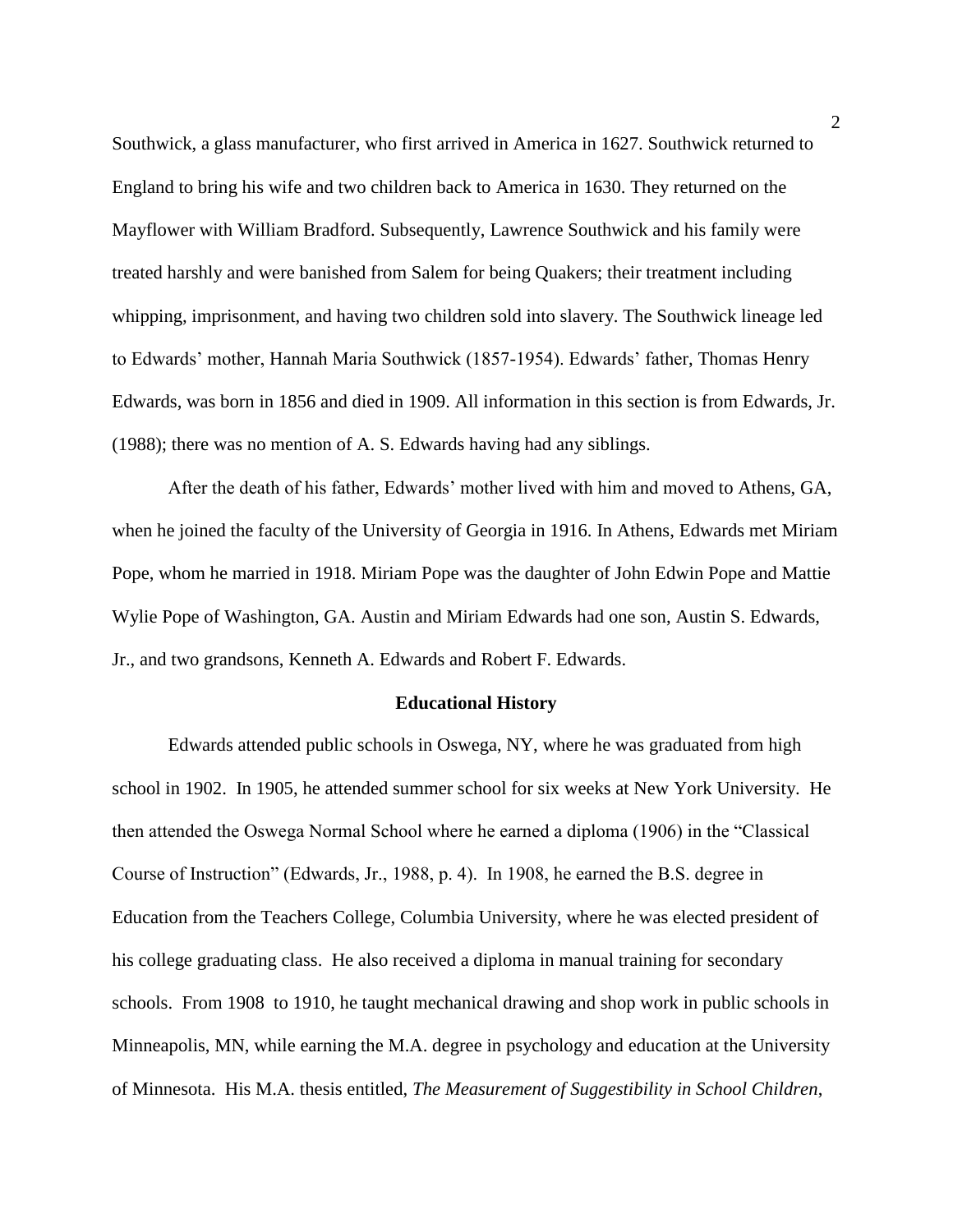was done under the supervision of J. B. Miner; Miner would be the president of the Southern Society for Philosophy and Psychology in 1926 (Southern Society for Philosophy and Psychology, 1983).

# **Edwards and Titchener**

Subsequently, Edwards earned the Ph.D. degree (1912) in experimental psychology at Cornell University, where he minored in histology and educational psychology (Edwards, Jr., 1988). His Ph.D. dissertation, entitled *An Experimental Study of Sensory Suggestion*, was supervised by Edward B. Titchener. Titchener had earned his Ph.D. degree at the University of Leipzig under the supervision of Wilhelm Wundt, who is widely considered to have been the founder of experimental psychology.

Edwards' dissertation research, which was published in the *American Journal of Psychology* (Edwards, 1915), seems contrary to the general description of research from Titchener's laboratory, where highly trained observers were supposed to avoid stimulus errors and, presumably, not be vulnerable to the influences of suggestion. Thus, it may be worth considering two brief quotations from Edwards (1915), one from the statement of the problem and one from the conclusions.

[Statement of the problem] Can verbal suggestion do the work of the adequate sensory stimulus? What percentage of judgments can be inverted, when supraliminal charges of sensory stimuli are used? (Edwards, 1915, p. 101)

[Conclusions] We do not hesitate to draw the conclusion that, in certain departments of sense, verbal suggestion may arouse conscious processes which are phenomenologically identical with those ordinarily aroused by an adequate stimulus or change of stimulus The departments are those of sight, smell, taste, and temperature. (pp. 128-129)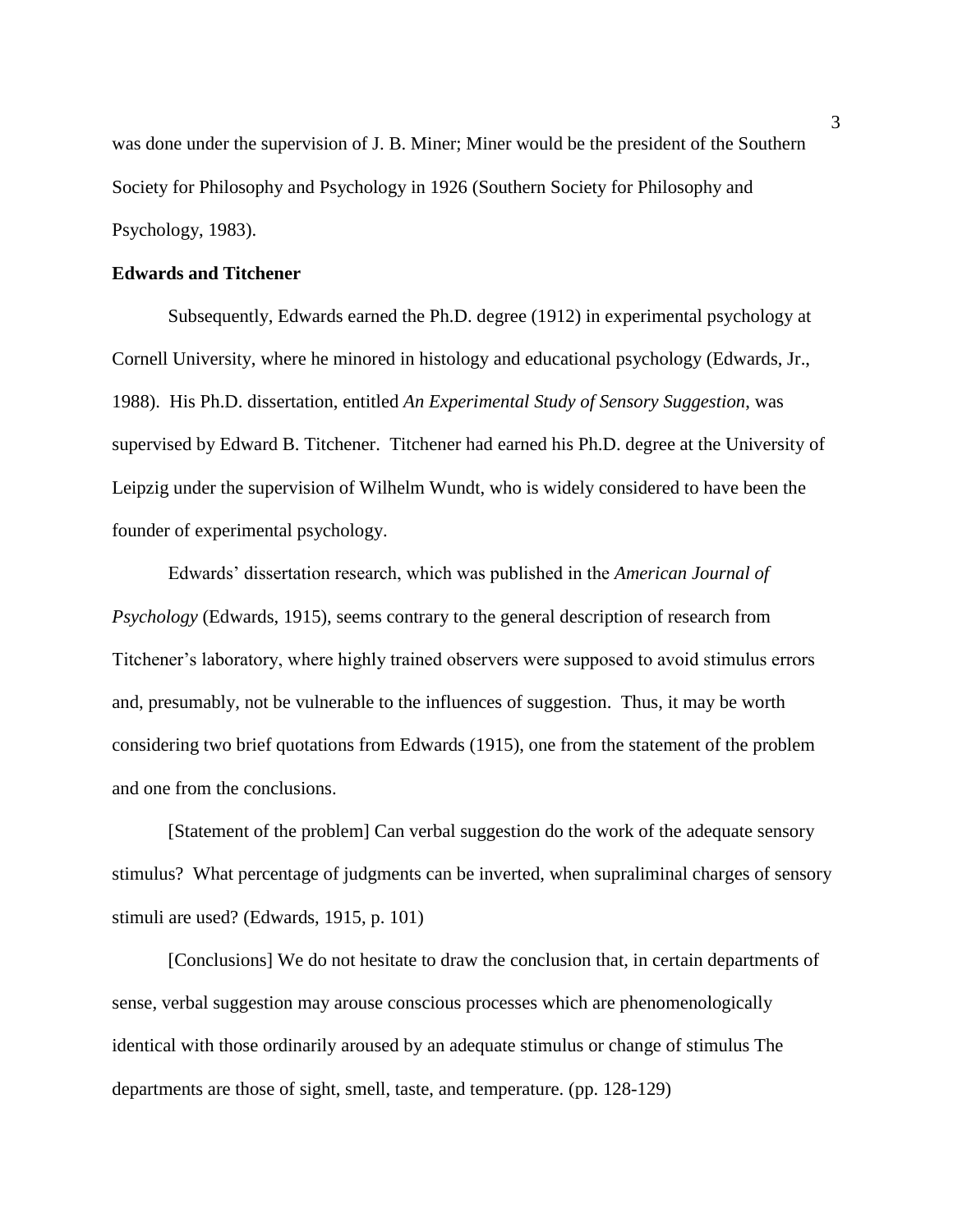Edwards also wrote that hearing and touch could probably be added to the list but that the evidence was incomplete or inconclusive.

Based on his father's comments and correspondence, Edwards, Jr. (1988) reported that Edwards' most memorable and respected mentors were Edward L. Thorndike (Teachers College, Columbia University) and Titchener at Cornell. Both Thorndike and Titchener were preeminent among early psychologists in America. Thorndike was well known for pioneering studies in animal learning and learning theory and for his contributions to the development of educational psychology. Titchener was the founder of the school of structuralism, in which one sought to study the elements and compounds that constitute the structures of consciousness. He also supervised 58 Ph.D. students (Watson & Evans, 1991), including 19 women (Viney & King, 2003) many of whom, like Edwards, followed Titchener's plan and became heads of psychology departments, so they might help establish psychology as an experimental science (Viney & King, 2003).

On the occasion of Titchener's  $25<sup>th</sup>$  year at Cornell, Edwards contributed a chapter to a volume in Titchener's honor ("Notes and News," 1917b). Titchener's remarks on that commemorative occasion included the announcement that ". . . he had declined acceptance of the chair of psychology recently tendered to him by Harvard University" (p. 264).

Quoted below are the first and last paragraphs of a typewritten, signed letter from Titchener (1920) to Edwards on the occasion of the publication of Edwards' (1920) book. These paragraphs fit the general impression of Titchener that many people seem to have (e.g., Hilgard, 1987, pp. 75-76; Viney & King, 2003, pp. 227-228). A lengthy middle paragraph in which Titchener extolled the value of being able to read Latin and Greek has been omitted here.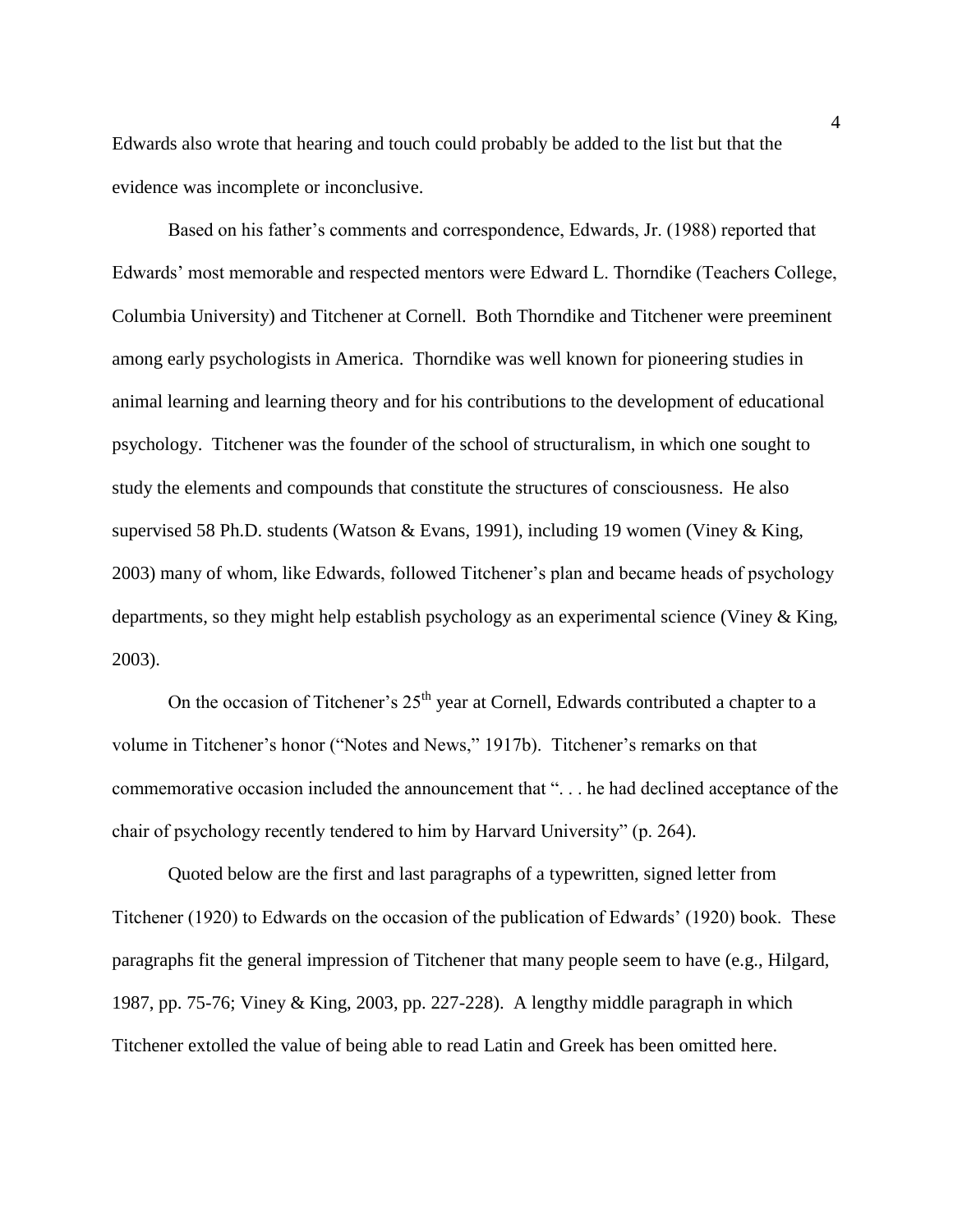Many thanks for your book and papers! You are to be congratulated, in these days of scarcity, on getting the book published. I have skimmed it through, and it seems to be consistently and thoroughly done. I wish only that you youngsters would pay more regard to style; but there seems to be something about education that is fatal to the very idea of style. You however are in the thick of the fight, and must do the best you can! I hope that the book will be successful.

## **Employment History after Earning the Doctoral Degree**

#### **Minnesota, Georgia, and the U. S. Army**

Immediately after earning his Ph.D. degree, Edwards served as an instructor in psychology at the University of Minnesota from 1912 to 1916 (Edwards, Jr., 1988). In 1916, he accepted an appointment as an associate professor of psychology at the University of Georgia ("Notes and News," 1916). During the years 1917-1919, he served with the U.S. Army, first as a civilian ("Notes and News," 1917a), then, as a lieutenant, and, finally, as a captain (Edwards, Jr., 1988), with the group headed by Robert M. Yerkes that developed the intelligence testing program for the Army. A National Academy of Sciences volume (Yerkes, 1921), includes a photograph opposite page 32 that shows the officers in the Army's intelligence testing program. Edwards is third from the right on the front row. Among other well known psychologists in that photograph are: (a) Robert M. Yerkes, who is best known for his research in animal psychology, especially the great apes, and for establishing the laboratory that continues today as the Yerkes Regional Primate Research Center, (b) Edwin G. Boring, another of Titchener's students, who became psychology's most eminent historian, and (c) Karl Dallenbach, a former president of the American Psychological Association who also served as SSPP's president in 1954 ("Southern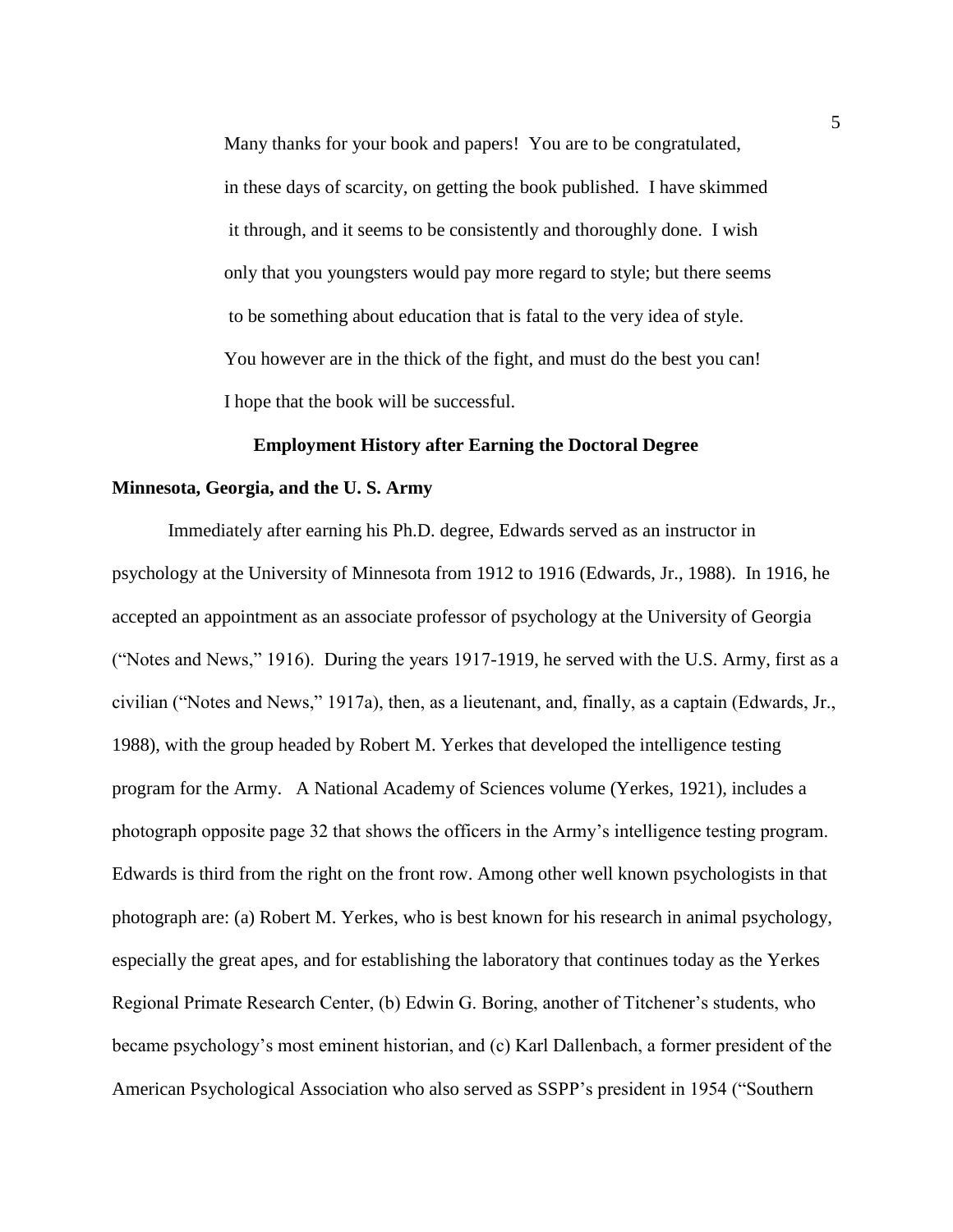Society for Philosophy and Psychology," 1983).

Edwards served initially at Camp Lee, Virginia, and later as Chief Psychological Examiner at Camp Jackson, South Carolina. He also served at Fort Bayard, New Mexico where he was Chief of Educational Service and Morale Officer (Edwards, Jr., 1988). Edwards' (1917- 1919) papers pertaining to the research to develop, implement, and evaluate the Army Alpha (intelligence tests for literates) and Army Beta (intelligence tests for illiterates and foreigners) tests include raw data, handwritten notes, typewritten notes, limited distribution memoranda from Yerkes, and the marked "confidential," *Examiner's Manual,* "No. 318" issued to "Capt. A. S. Edwards."

#### **The Psychology Department at the University of Georgia**

Edwards returned to the University of Georgia in 1919. He was promoted to professor and made head of the Psychology Department. At that time the department was part of the College of Education and was, as Edwards (1962a) expressed it, ". . . but a handmaid of Education" (p. 12). Edwards' (1962a) wryly amusing history of the department included an account of the "mutiny" that led to psychology's gaining independence from the College of Education in 1921. Having failed to convince the dean of education to allow him to develop psychology as a science, Edwards went over the dean's head and took his case to the chancellor. The mutiny was successful and psychology was reassigned administratively to the Franklin College of Arts and Sciences and removed physically from Peabody Hall, which housed the College of Education, to the Academic Building (Edwards, 1962a). When the Franklin College reorganized, in 1933-35, Edwards argued successfully that psychology should be placed in the Division of Biological Sciences (Peacock, 1985) where it remains in 2006 (Psychology also is affiliated today with the Division of Social Sciences).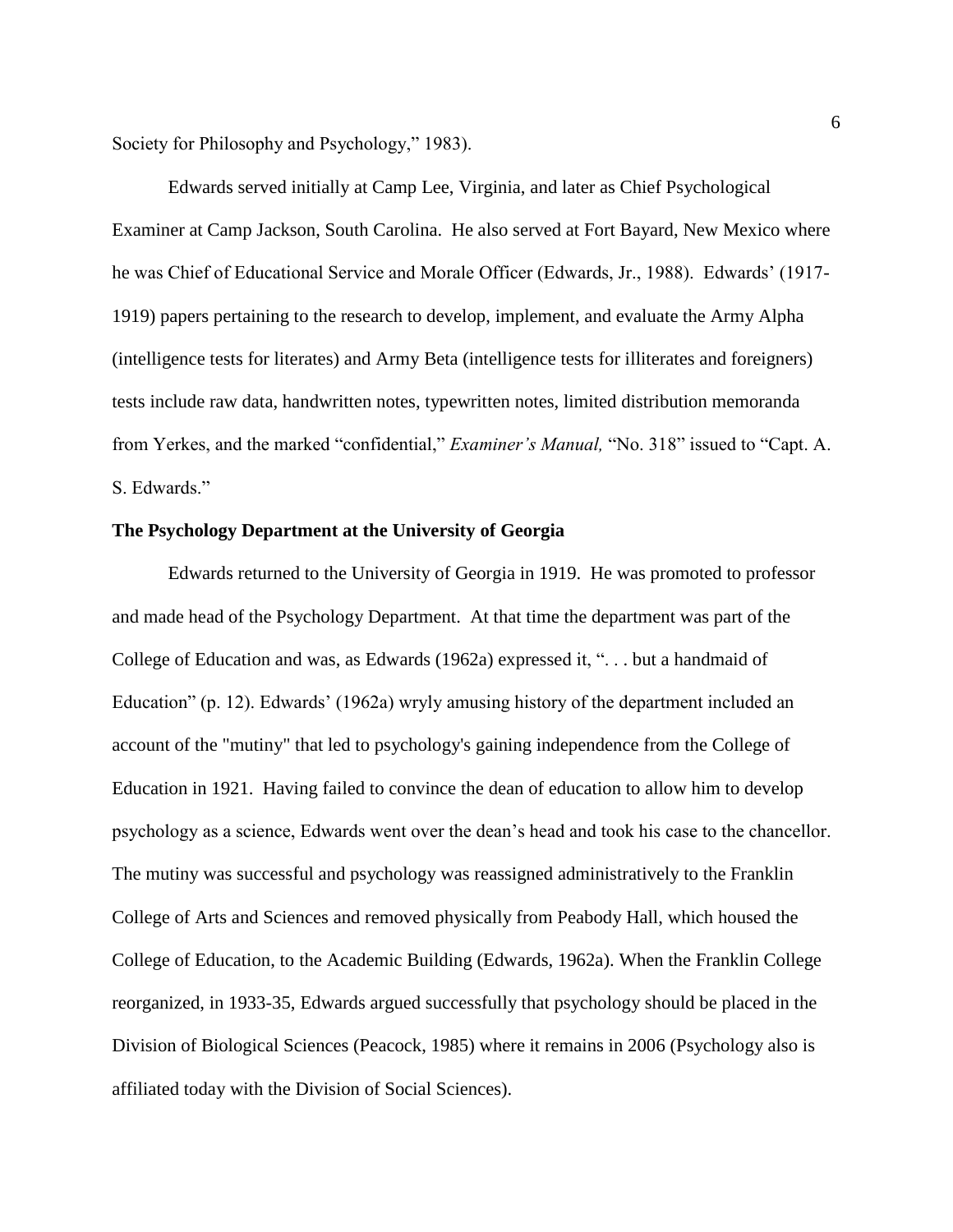After his retirement as professor and department head in 1951, Edwards was appointed professor emeritus, and he continued to be active in the department for most of his remaining years (Peacock, 1985). (Additionally, the present author, first as a student and later as a faculty member at the University of Georgia, was present during most of Edwards' retirement years.) For many years after his retirement, Edwards participated in Psi Chi ceremonies (Psi Chi is the national honor society for psychology). For example, Edwards both inducted the present writer into Psi Chi and later bestowed upon him the 13<sup>th</sup> annual "A. S. Edwards Award." Begun in 1952, the A. S. Edwards Award is still given annually to the "most accomplished and promising graduate student." Edwards maintained the department's library and established within it a small museum of historical research apparatuses, tests, and other items. The museum survives today, mostly as he constructed it. Edwards also gave occasional talks attended by faculty and students, often about the history of the department but sometimes on other topics of interest to him (Peacock, 1985).

#### **Professional Contributions**

#### **Teaching and Related Activities**

Instrumental in Edwards' success in having psychology included among the sciences and, later, among the biological sciences at the University of Georgia was the curriculum that he developed with such heavy emphasis on laboratory study. He reported on the curriculum at the 1928 meeting of the Southern Society for Philosophy and Psychology (SSPP) as well as in an article (Edwards, 1928a). He described the laboratory work expected of students in psychology. Over the course of a year, each student was required to perform a minimum of 30 experiments and write each one up together with appropriate graphs and statistical information as though it were to be submitted for publication. He included a list of 58 projects from which the students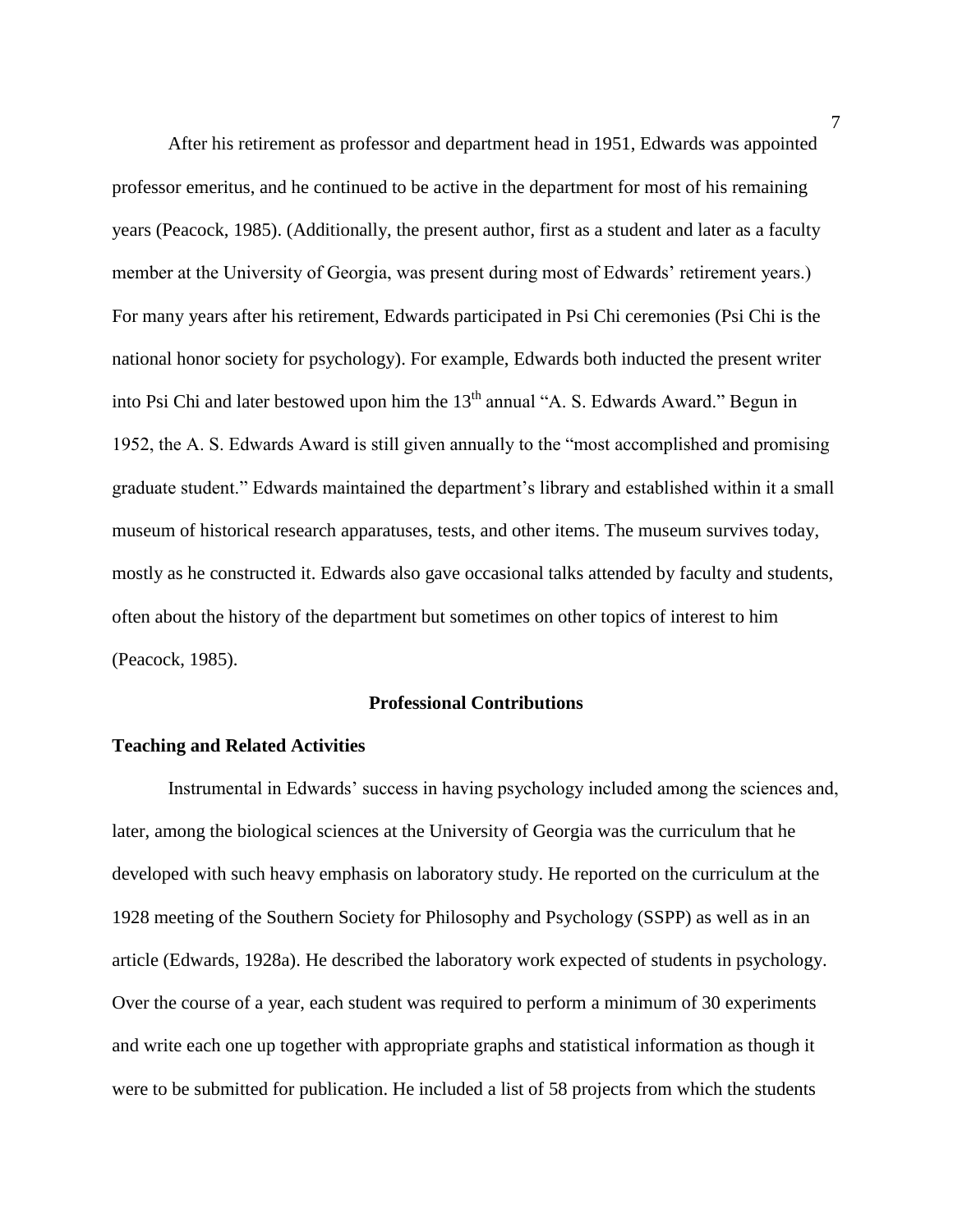might choose. He described the first 38 as regular experiments and the remainder as originals. Most of these might be better described as demonstrational projects such as determining twopoint thresholds, but Edwards also made provisions for students to do one long experiment.

A similar SSPP presentation in 1930 resulted in an article (Edwards, 1932), in which he described 40 experiments that might be done as part of student learning. In the article, he mentioned that in his SSPP presentation 98 suggested experiments had been listed. He also wrote locally printed laboratory manuals (Edwards, 1928b , 1940).

Space will not permit consideration of all Edwards' contributions to teaching, so this section will end, with the citation of a few more examples. One example was Edwards' successful effort to have the University of Georgia included among those colleges and universities with charter chapters of Psi Chi. Edwards (1920) published another textbook, which was reprinted in a Chinese edition (Edwards, Jr. 1988, p. 9). He also wrote an introductory textbook (1946a), in which he defined "Psychology . . . [as] a study of the activities of both individuals and groups" (p. vi). He noted further, "More and more effort has been made to build psychology not only as a science but as an experimental science" (p. vi).

#### **Edwards as a Clinical Psychologist**

Although he strongly advocated experimental psychology, Edwards' advice and services were often sought in conjunction with clinically-related and other practical matters of interest to the general community. As department head, he recognized the need to provide clinically-related education and services in the department. Edwards (1962b) provided an account of the development of clinical education and the Psychology Clinic at the University of Georgia. According to Edwards (1962b), "as well as I can remember," he began taking students to the Milledgeville State Hospital in 1920 (then, the only state mental institution in Georgia) for two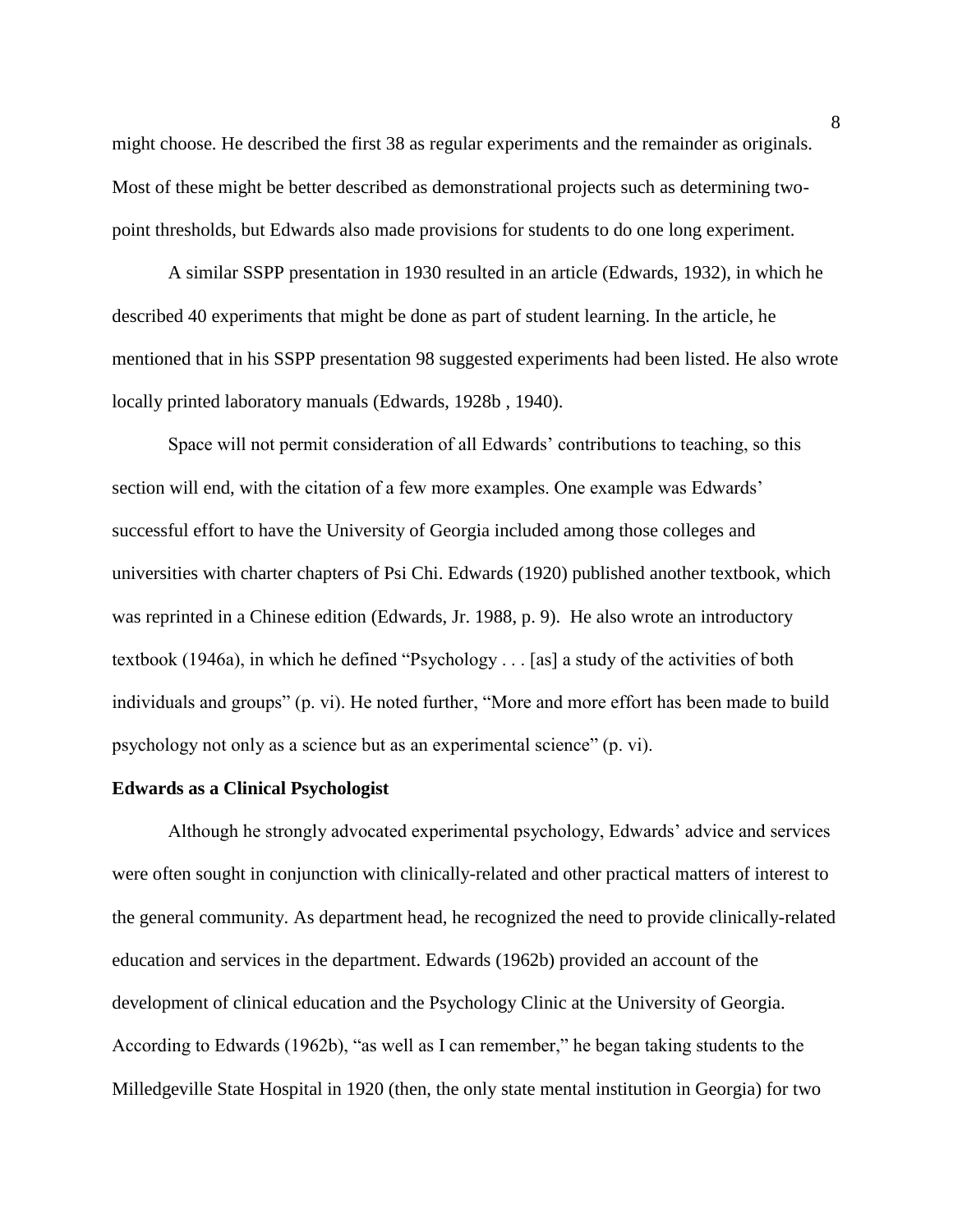days of clinical demonstrations, lectures, and discussions with the professional staff. In 1930, the Psychology Clinic was recognized officially by the chancellor of the University of Georgia. Services were provided by psychology staff, the college physician, psychologists in the College of Education, and the Superintendent of Athens city schools. Psychiatrists from Atlanta, Augusta, and Milledgeville also participated. In addition to being department head, Edwards served as director of the Psychology Clinic until 1950. Florene M. Young, who had become a member of the University of Georgia's Department of Psychology in 1933, served as assistant director of the Clinic from 1936 until 1950 when she succeeded Edwards as director. Young served as Clinic director until her retirement in 1969 (Thomas, 2001). Ancillary to his teaching clinical psychology Edwards also wrote an abnormal psychology textbook (1937).

Edwards believed that psychologists who provided client services should have appropriate qualifications and meet appropriate standards to be licensed to practice in Georgia. Having been a charter member of the Georgia Psychological Association (GPA), he served on GPA's Legislative Committee, which helped draft a licensing law (Edwards, Jr., 1988). The law was enacted by the Georgia Legislature on February 21, 1951, and was signed into law by the governor on March 27, 1951. Edwards served on the first State Board of Examiners (Edwards, Jr., 1988) and had the honor of receiving the first license to be issued to a psychologist in the state of Georgia (Fortson & Clifton, 1967). Other achievements by Edwards in clinical psychology included being elected a Fellow in the Division of Clinical Psychology; he also was a Fellow of the Division of Experimental Psychology of the American Psychological Association (1939). He was also a Diplomate (American Board of Examiners in Professional Psychology; Edwards, Jr., 1988; Young, 1985).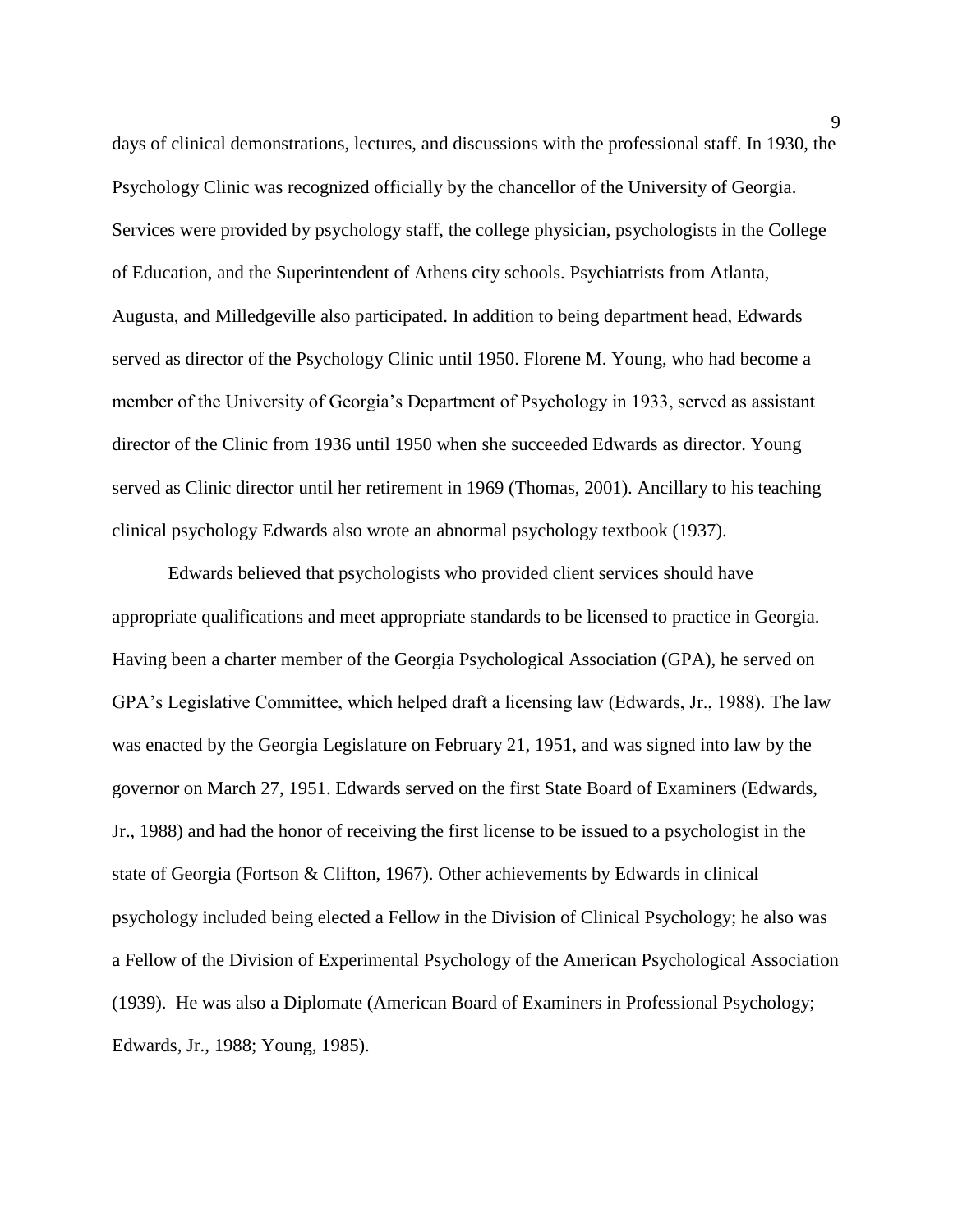### **Research**

**General research interests**. As discussed previously, Edwards was a member of the group of military psychologists who developed intelligence tests for the U. S. Army, specifically, the Army Alpha (for literate examinees) and Army Beta (for illiterate and foreign examinees who had limited knowledge of English) intelligence tests. These are regarded generally to be the first of such tests to be developed for use with large groups. Also, as previously indicated, Edwards advocated strongly for experimental and clinical psychology as well as for various aspects of educational pedagogy. Thus, his scholarly publications and presentations reflect all these interests and more (Edwards list of publications is in Edwards, Jr., 1988, pp. 36-43). In addition to his experimental research, one finds publications about topics in clinical psychology (e.g., Edwards, 1934; Edwards & Langley, 1936), educational psychology (e.g., Edwards, 1936), and social psychology (e.g., Edwards, 1932) including an experimental and field study of north Georgia mountaineers (Edwards & Jones, 1938). He also published on such topics as a universal ethic and teaching moral character (Edwards, 1949a), the death sentence and psychological examinations (Edwards, 1931), the effects of 100 hours of sleep loss (Edwards, (1941a), and the myth of chronological age (Edwards, 1950). He even investigated the effects of equilibrium and a dog's tail (Edwards & Cannon, 1952).

**Research on involuntary movements.** Despite Edwards' wide-ranging research interests, there was one prevailing line of research, namely, the study of involuntary movements. His first publication of many on this subject appeared in Edwards (1939), and it was the subject of his last laboratory-research-based publication (Edwards, 1957). Involuntary movements of the whole body (e.g., body steadiness or sway; Edwards, 1943, 1946b, 1947) or of various parts of the body, such as head and hips (Edwards, 1941b, 1942a), hand (Edwards, 1942b), and finger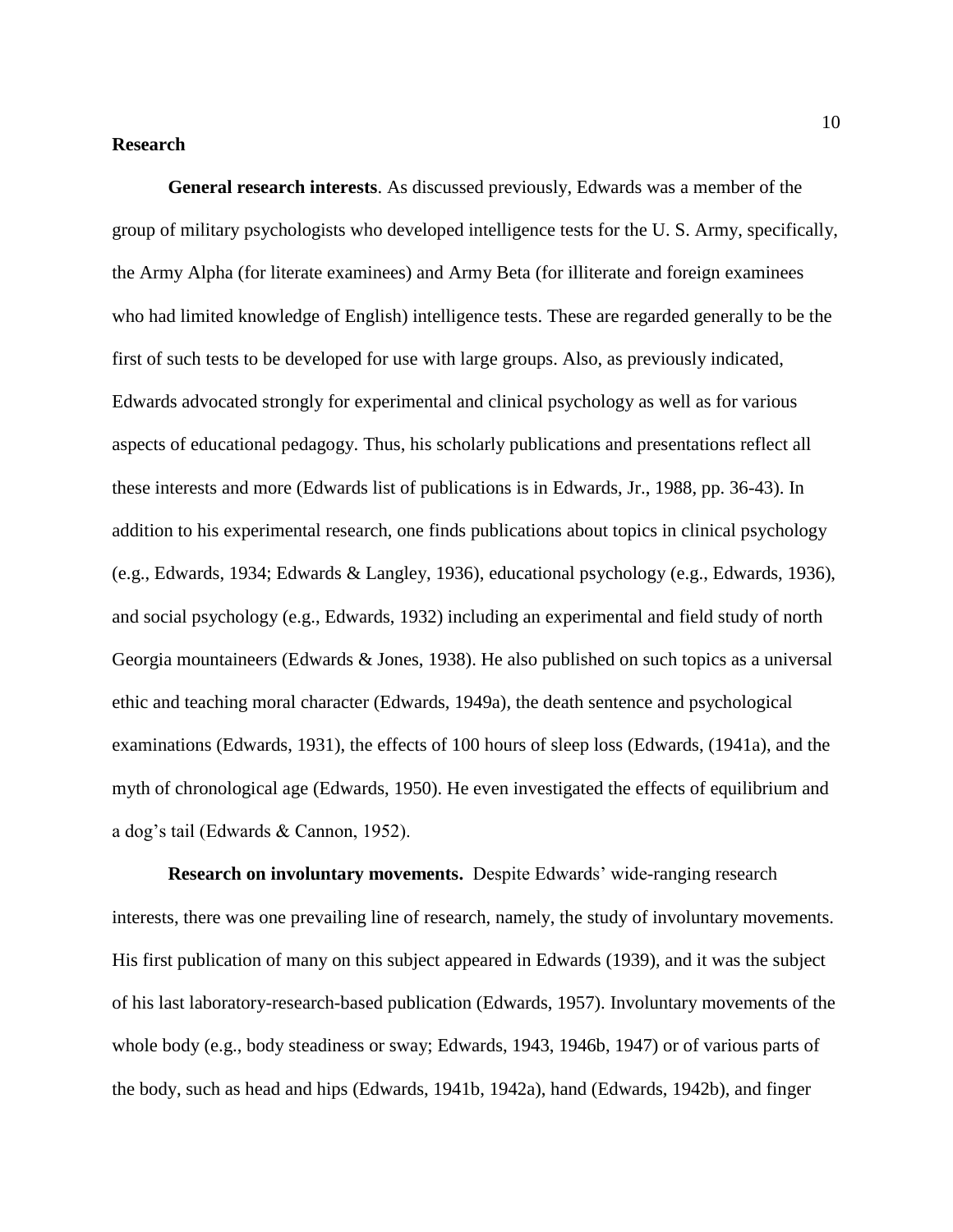tremors (e.g., Edwards, 1946c) were measured as dependent variables. These were related to manipulations of emotional (Edwards, 1949b) or attentional (Edwards, 1949c) states or to variables such as smoking (Edwards, 1948a), listening to battle sounds (Edwards, 1948b), or hypnosis (Edwards, 1951).

Initially, his publications regarding involuntary movements involved the development of apparatuses to measure them. His experience and skill in woodworking (see educational and employment history above) were valuable, and most of his apparatuses were constructed primarily of wooden parts. A diagram of one such apparatus is in Edwards (1939), and a photograph of another is in Edwards (1941). Some of his apparatuses are in the historical apparatus museum in the Department of Psychology at the University of Georgia. He often referred to these apparatuses as ataxiameters, and it will shed light on his general program of research to show how he used the term ataxia. Edwards (1943) wrote:

When the lack of steadiness and motor control is symptomatic of a disease or disorder, the terms commonly used are "ataxia"' or "ataxic," terms which are now sometimes extended to cover also a usual or "normal" unsteadiness and its increase or decrease under a wide variety of non-pathological conditions. (p. 599)

In his last publication on involuntary movements, Edwards (1957) reported measurements of finger tremors, as he had done for many years, "finger tremor waves" (instrumental adaptations) and brain waves using an electroencephalograph (EEG). Among other results, Edwards found that whereas brain waves did not significantly differentiate between normal subjects and subjects diagnosed as manic-depressive or schizophrenic, finger tremor measurements and finger tremor waves did. He suggested that such finger tremor measures ". . . might well be added to all EEG examinations" (p. 232).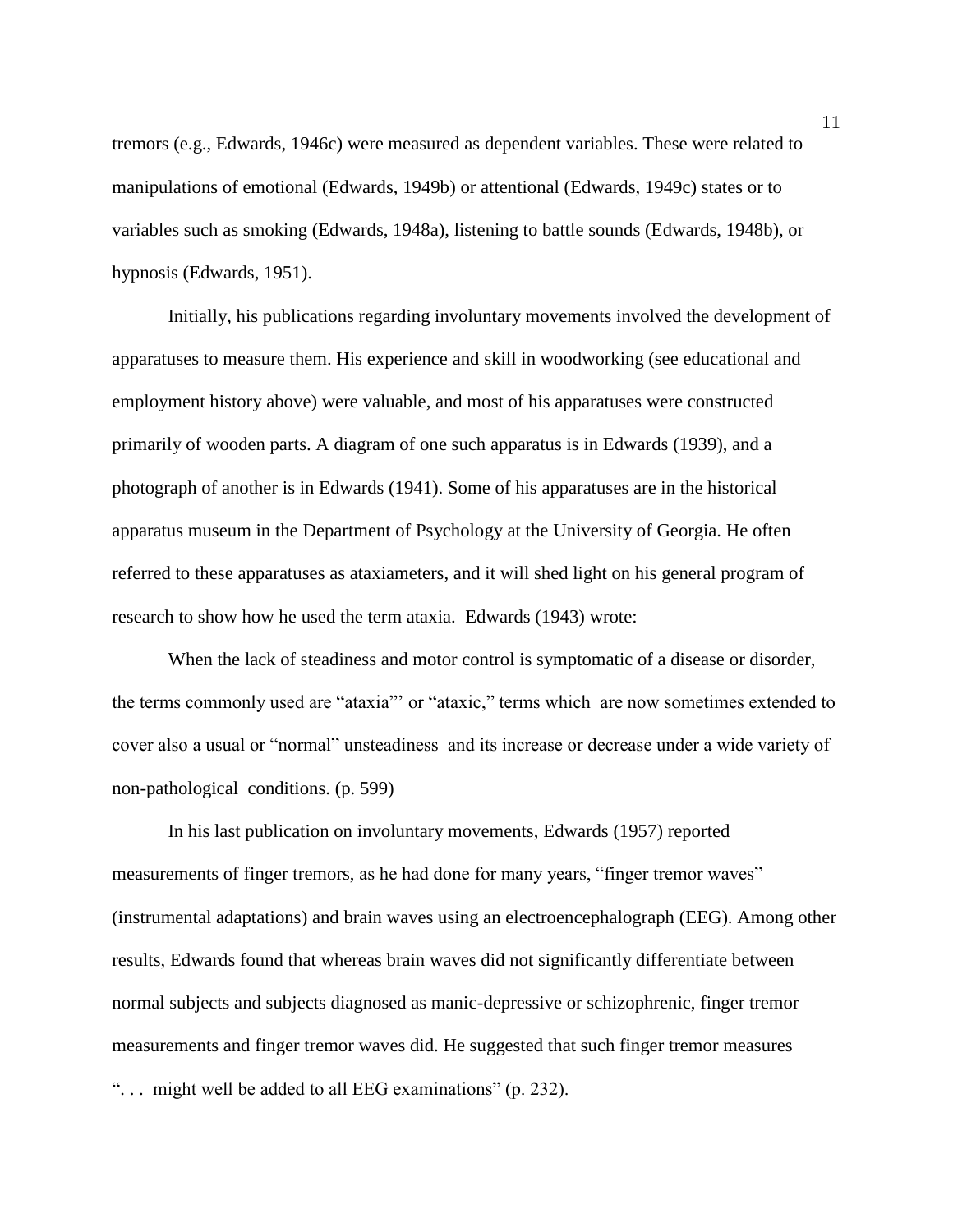#### **Edwards and the Southern Society for Philosophy and Psychology**

At the 1917 SSPP meeting, Edwards was elected to the Society's membership. There is no indication in the proceedings (Geissler, 1917) that Edwards attended the meeting, and he may have been serving with the U.S. Army. However, those present were treated to "... an automobile ride through the city and its beautiful surroundings provided graciously by the Lynchburg Chamber of Commerce" (Geissler, 1917, p. 145). The 1917 meeting was so successful (Geissler, 1917) that it marked the beginning of the tradition and, eventually, SSPP policy to hold its meetings the two or three days before Easter (Harris & Alluisi, 1964, p. 670; Pate, 1993, p. 8; see also, the account of the 1925 meeting below). Among the resolutions adopted unanimously by the members in 1917 was one to ". . . assure the President of the United States of their loyal support in the present national emergency." (p. 146; this referred to the United States' impending entry as a combatant in World War I). On a lighter note, Geissler reported that the Society ". . . showed a balance on hand, April 13, 1917, of \$93.69" (p. 147).

The 1918 meeting of the SSPP was cancelled, and the proceedings of the 1919 to1922 meetings were not published (Harris & Alluisi, 1964). At the eighteenth annual meeting of SSPP (Hughes, 1923), Edwards' presentation, "Analyses of Study," was one of 15 papers presented, including H. C. Sanborn's presidential address.

Edwards' SSPP paper considered how students study various materials such as historic and scientific prose, poetry, objects (unexplained), mathematics, and foreign languages. Owing to the brevity of the abstract, methods are unclear, but apparently 260 examples of how students study were obtained by 26 advanced students in Edwards' undergraduate laboratory class. Some findings were that there seemed to be some "system" (e.g., reading and re-reading, selecting main points and trying to understand and memorize) in studying historic and scientific prose but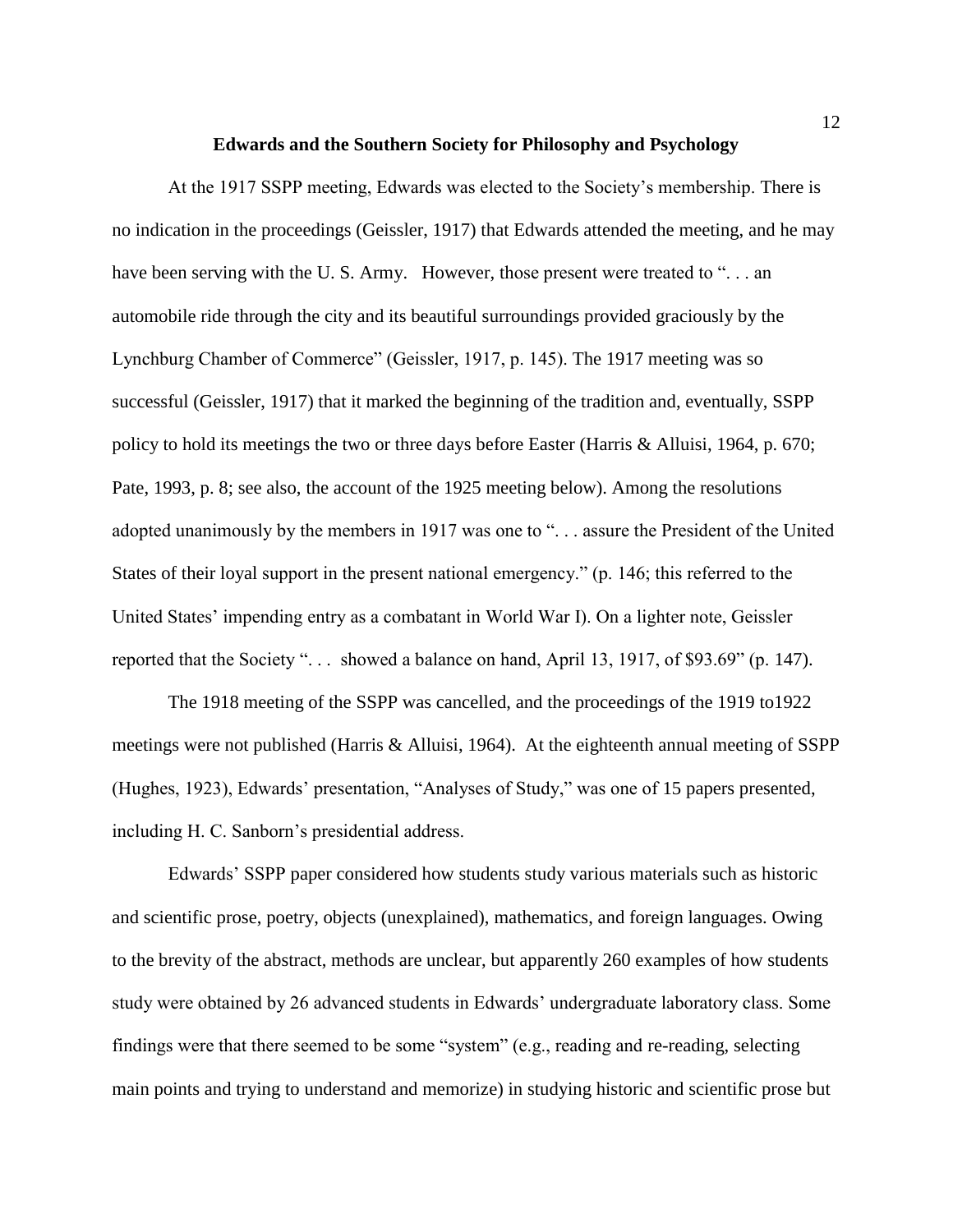no apparent system in studying poetry and objects. "Otherwise procedure is haphazard and seems to depend upon chance. . . ." (Hughes, 1923, p. 422), a finding that does not appear to have changed much in the succeeding 80+ years!

Hughes (1924) reported on the nineteenth annual meeting of the SSPP. Edwards, already a member of the Council, was nominated and elected vice president. As G. Stanley Hall had recently been elected President Psychological Association (APA for the second time, the SSPP Council recommended "that a message of good wishes be sent by the Society to G. Stanley Hall." (p. 553). Hall had been APA's first president in 1892 (Hilgard, 1987).

Edwards' presentation at the 1924 SSPP meeting was "A comparison of two methods of learning Gregg shorthand." The two methods were the "graded lessons in the manual" and "advanced material found in Gregg Speed Studies" (Hughes, 1924, p. 554). Examinations included both reading and writing shorthand at various intervals of study. Owing to the small number of subjects who completed the requisite 49 hours of study, results were only suggestive, but seemed to favor learning by the graded lessons, although the advanced material subjects were said to have performed better in writing shorthand.

In 1925, Edwards served on the Council, presumably as vice president, and he was nominated again to become a member of Council. Josiah Morse was nominated to become vice president, and a motion was made to abolish the office of vice president; this seeming contradiction may be explained by the fact that the motion to abolish the vice presidency, if approved by the membership in 1925, would require a change in the SSPP's Constitution which could not be implemented until approved again during the Business Meeting in 1926. Edwards was elected to serve on the Council, and the motion to abolish the office of the vice presidency was passed. Also at the 1925 meeting the Council proposed and the membership approved the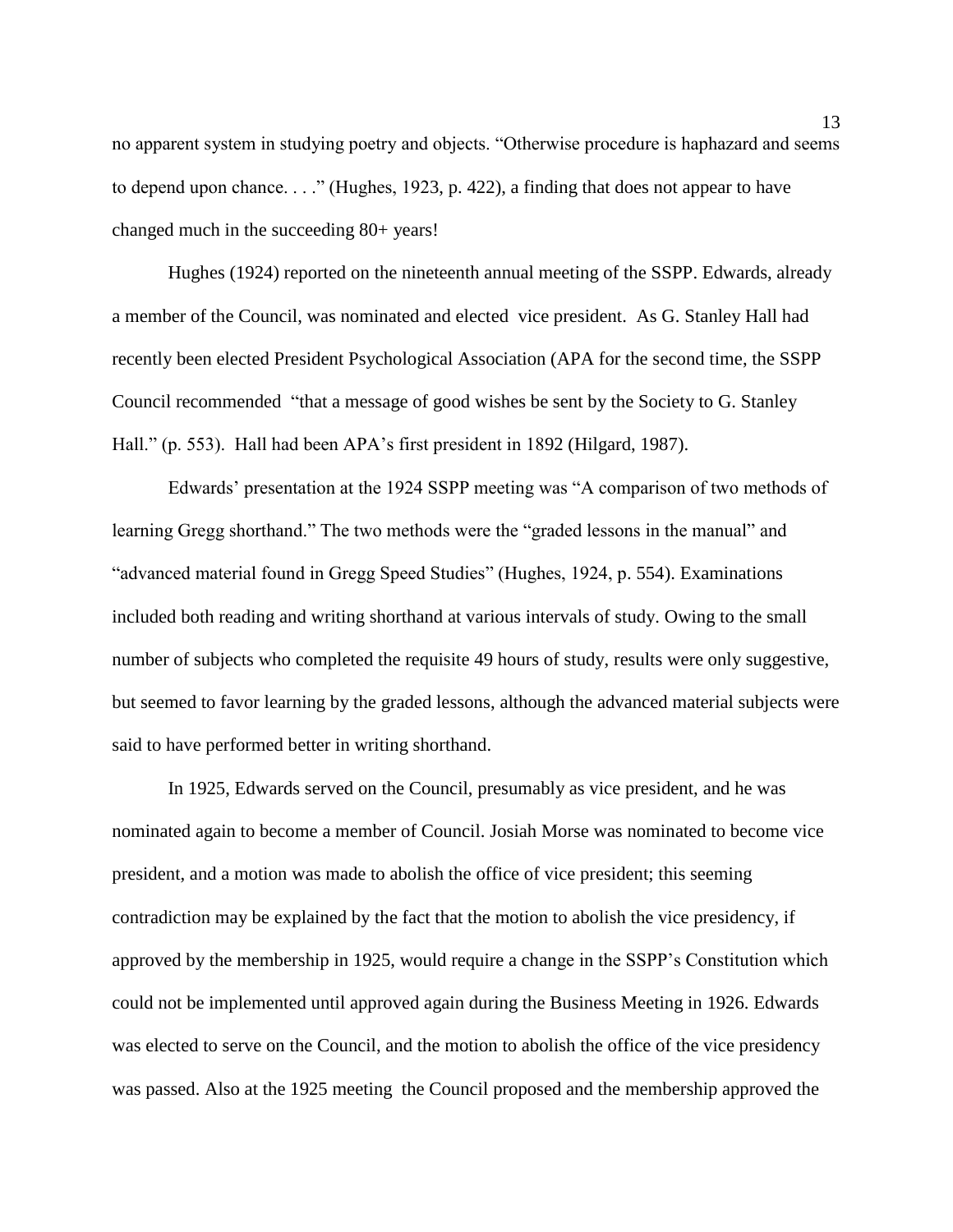motion that the date for the annual meeting be set for ". . . the Friday and Saturday before Easter. . . subject to action by the Council." (Highsmith, 1925, p. 649) Another Council proposal in 1925 likely suggested by Edwards was that SSPP meet in Athens in 1927, which was approved.

Edwards' presentation at the 1925 meeting was entitled "Intelligence Tests and Scholastic Ratings." (Highsmith, 1925) By scholastic ratings, apparently, Edwards meant academic course grades using the A-F scale. Presumably, Edwards compared the grades to the results of Army Alpha test, as he referred to collecting these data on ". . . his return from the army in 1919. . . ." The tests were administered to "... all University of Georgia students  $[n =$ 432] who reported for the examination. . . ." (Highsmith, 1925, p. 656). The mean Alpha was 123.3 (corresponding to IQ?) and the mean scholastic grade was 76.9. The correlation between Alpha scores and grades while statistically reliable, for all University students was only 0.352, but it was higher (0.456) when applied to freshmen only. Edwards seemed to be disappointed with the results but noted, perhaps sarcastically, that one could predict that a student with an A or B Alpha examination might earn grades from A to F, but that a student with a C+ or C Alpha rating ". . . cannot expect to get a scholastic rating of A. . . ." (Highsmith, 1925, p. 656). Using tests other than the Alpha, Edwards' study also included test results and teachers' judgments for grades 3 to 7 and for high school students. With these data, he concluded that the test results together with teachers' judgments could give ". . . information of very high administrative value" (Edwards quoted in Highsmith, 1925, p. 656).

At the 1926 SSPP meeting, Edwards served as a member of the Council (Highsmith, 1926). The Council nominated Edwards to serve as president in 1926-1927, and he was elected in the Business Meeting on the following day. The Council also proposed a highly significant resolution regarding the quality of teaching in psychology. A specific proposal in the resolution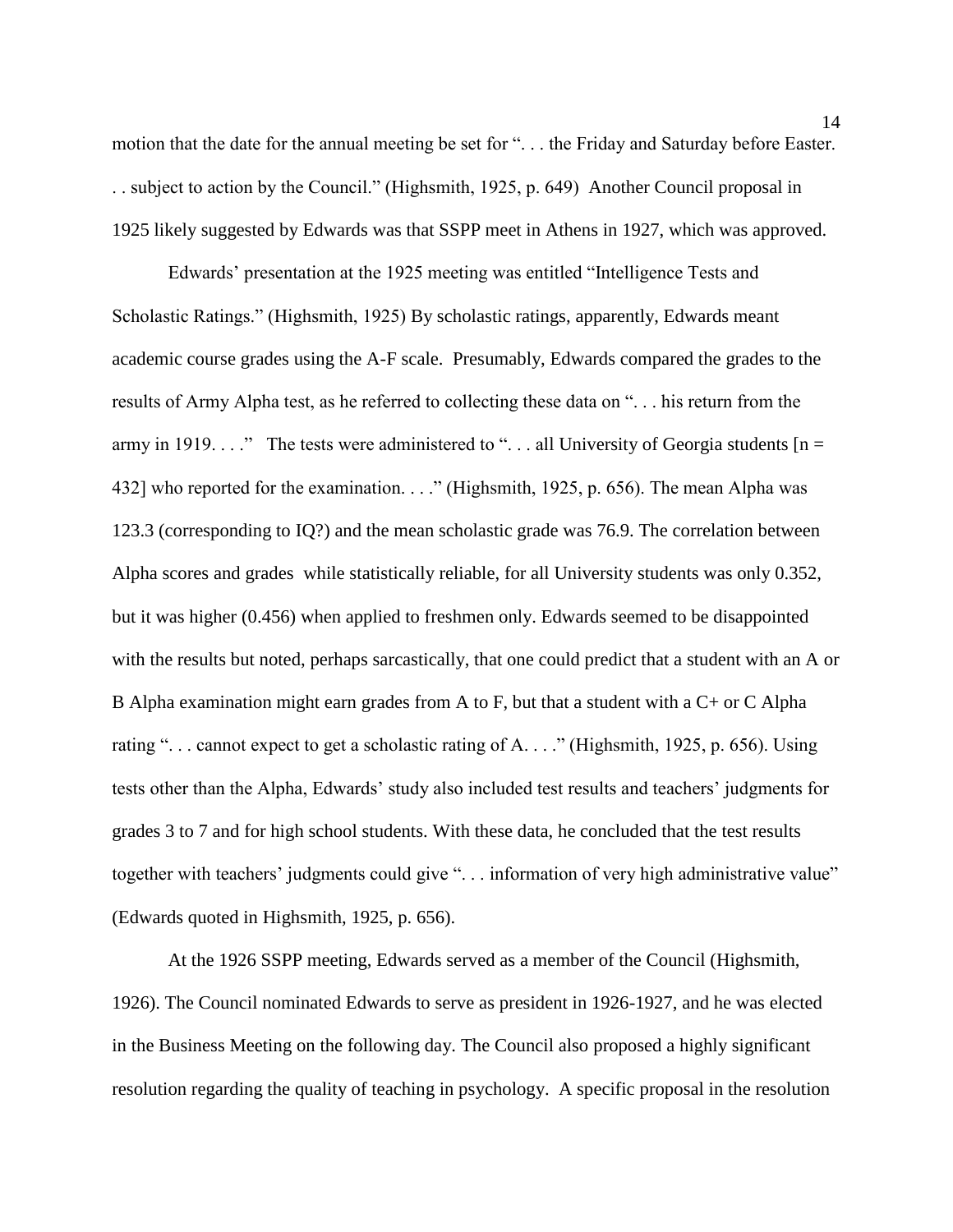was that teachers of first year psychology or educational psychology courses must have a masters degree with a major in psychology and that those who teach advanced courses beyond the first year have a doctor's degree in psychology or its equivalent. It was further proposed that heads of departments in which psychology was taught be asked not to accept transfer credits in psychology for courses that had not been taught by appropriately qualified persons. The resolution provided for "... a special committee with power to carry out these resolutions ..." [and that] "... the Society authorize the Council to appropriate such sums as are necessary to carry out the intention of the above resolutions" (Highsmith, 1926, p. 619). The resolution was adopted unanimously by the members in the Business Meeting. There is some evidence that Edwards may have used subsequent actions by SSPP resulting from these resolutions to oppose the teaching of questionable courses and the use of unqualified teachers of psychology at the University of Georgia (see Edwards, 1962a), and one might wonder whether Edwards was instrumental in having put these resolutions before the SSPP.

The title of Edwards' presentation at the 1926 meeting was "Comments on the Concept of Intelligence" (Highsmith, 1926, p. 611). Edwards began by questioning those who think primarily in terms of using intelligence measures to predict success, noting that ". . . intelligence may correlate with either success or failure" (Edwards quoted in Highsmith, 1926, p. 611). He also noted ". . . we must not forget the numbers of wrong theories, hypotheses, etc., that are worked out by men of the highest intelligence." (Highsmith, 1926, p. 611) He listed several factors to be considered when the concept of intelligence is considered, and he concluded that intelligence is ". . . best considered as a practical concept concerned with achievement in terms of certain tests and thus considered in terms of what it does" (Highsmith, 1926, p. 611). Edwards' comments resembled some better known ones by his fellow graduate student under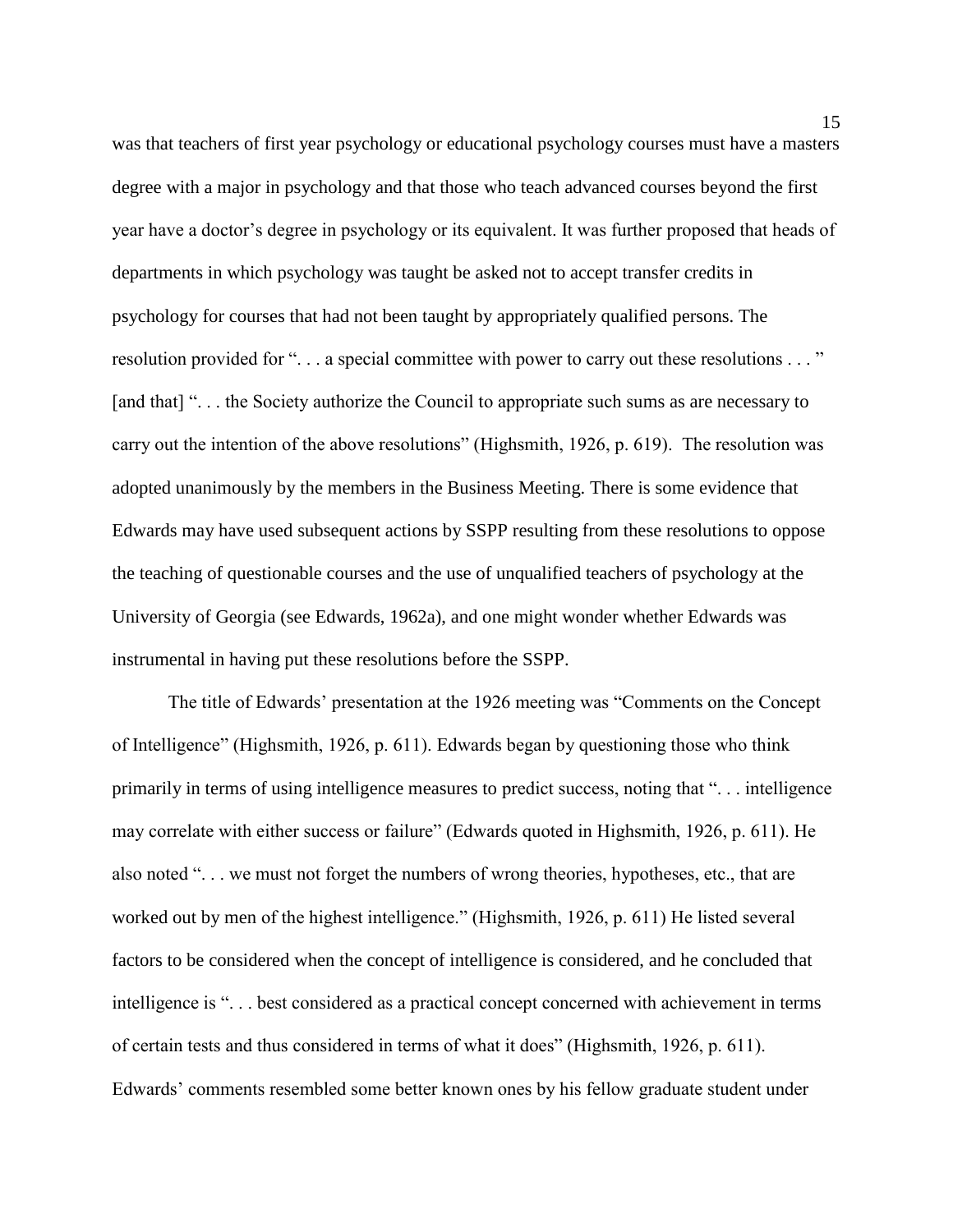Titchener and co-worker in the Army intelligence testing program, Edwin G. Boring(1923/1963).

Edwards was president when SSPP met in Athens, Georgia, in 1927. (Highsmith, 1927) Council recommendations that year (all approved by the members in the Business Meeting the following day) included that Edwards serve on Council the following year. It is unclear from the proceedings whether Council recommended it, but during the Business Meeting, it was moved and adopted that annual membership dues be increased ". . . from one dollar to one and a half dollars." (Highsmith, 1927, p. 509) Similarly, another motion from the floor that was approved was to continue the committee to study the status and teaching of Psychology, and this was following by a parallel motion, also approved, to have a committee study the status and teaching of philosophy (Highsmith, 1927, p. 510).

Harris and Alluisi (1964, p. 671) discussed the lapse that occurred from 1924 –to 1929, when the published proceedings did not include the titles of the presidential addresses. This lapse included Edwards' presidential address. Harris and Alluisi (1964) also discussed how the missing titles were found, including Edwards', which was "Intelligence as the Capacity for Variability or Versatility of Response," but they did not note that Edwards' address was published in *Psychological Review* (Edwards, 1928c).

Edwards' (1928c) presidential address expanded the theme of his presentation at the 1926 meeting (see above) in which he had focused on the practical aspects and uses of the concept of intelligence by raising the question ". . . whether intelligence can be used in a systematic psychology in a scientific sense" (Edwards, 1928c, p. 198). After extensive discussion of several issues that were considered largely from an evolutionary viewpoint, Edwards argued that variability or versatility of responding is fundamental to the concept of intelligence. He acknowledged that consideration of variability and versatility had not been overlooked by others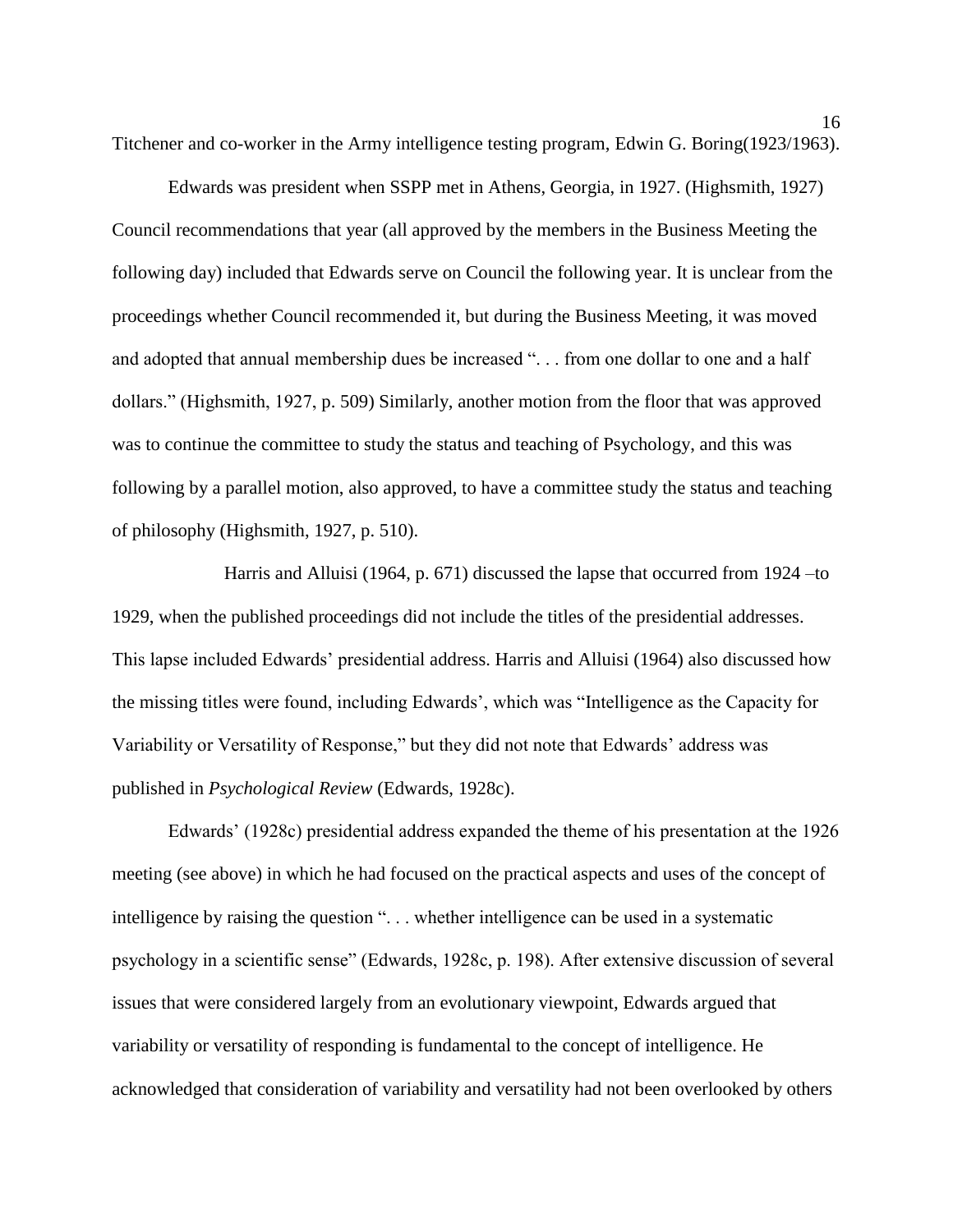who had discussed the concept of intelligence but that their fundamental importance may have been less than generally recognized. Although he seemed to be optimistic that a scientifically acceptable concept of intelligence might be developed, he also wrote, "Whether. . . intelligence shall find a rightful place in systematic psychology is not perhaps to be answered at this time." (Edwards, 1928c, p. 210)

Although it was not mentioned in the 1928 proceedings of the SSPP (Highsmith, 1928), presumably Edwards served on Council as the 1927 published proceedings indicated that he would. Council and membership activities continued in the area of assessing teaching in psychology, and a new committee was created to examine how the first course in psychology was being taught. Edwards' presentation at the 1928 meeting was entitled "A New Type of Laboratory Manual," and an article obviously related to this presentation but entitled "The Georgia Experiment" was also published in 1928 (Edwards, 1928a). This article was summarized above in the "Teaching and Related Activities" section.

In 1930, Edwards' SSPP presentation suggested topics that students might investigate in courses in experimental social psychology (Boynton, 1931; Peterson, 1930); this presentation was subsequently published (Edwards, 1932). At the 1931 meeting, Edwards spoke on "The concept of normality" (Lanier, 1932) which also resulted in a publication (Edwards, 1934). Edwards' name does not appear in the published proceedings of the SSPP for the years 1933- 1942 (Geldard, 1937, 1938; Heinlein, 1939; Lanier, 1933, 1934, 1935, 1936; Munn, 1940, 1941, 1942), and the published proceedings were not examined for Edwards' name after 1942. In the printed program for the 1973 annual meeting Edwards' name first appeared as a Life Member together with 10 additional Life Members, and he was so-listed thereafter in the annual programs until 1976, the year of his death. Pate (1993, p. 14) discussed the requirements for "Life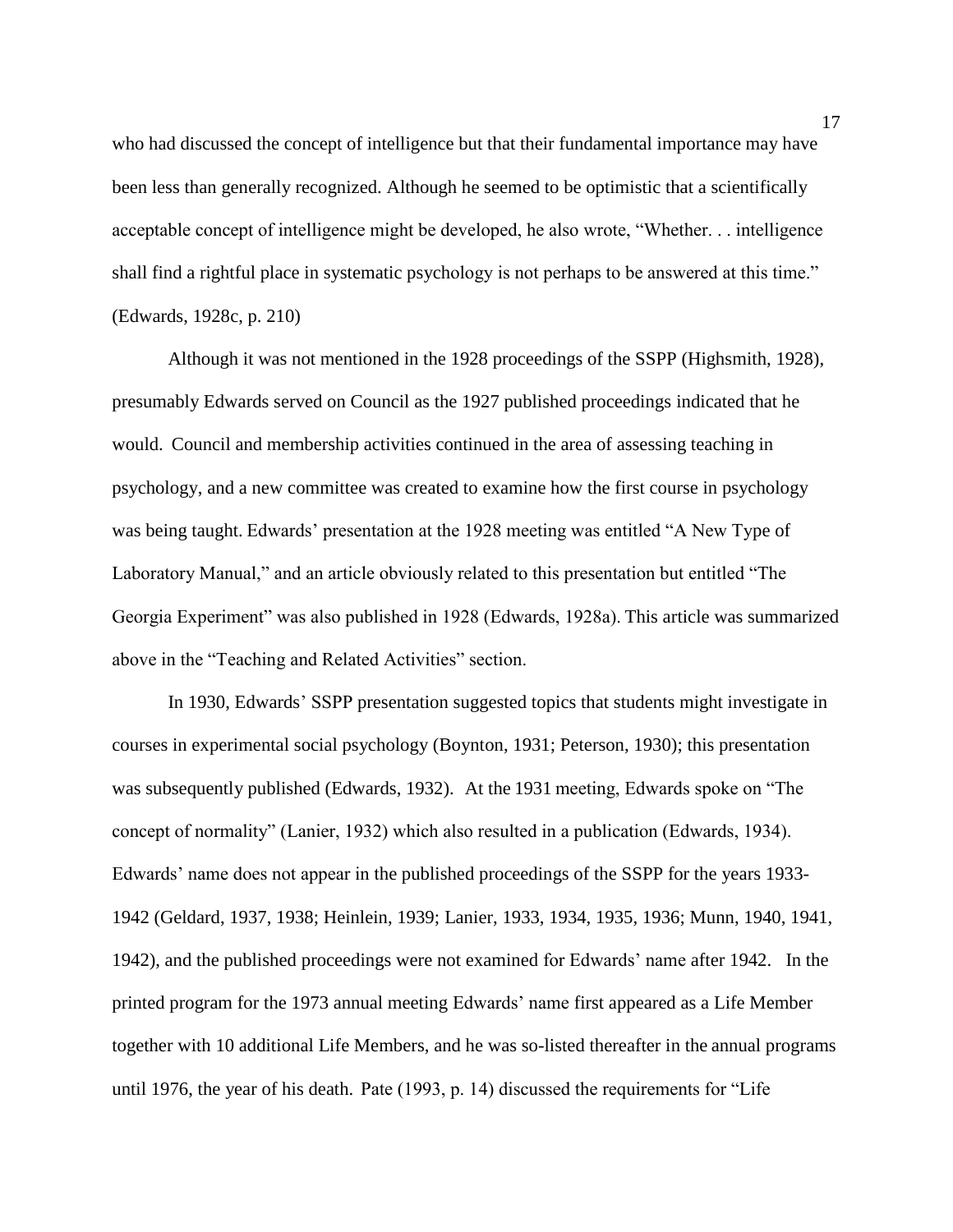Member," namely, that it is awarded by the members to retired members with extensive service to SSPP based upon unanimous recommendation of the Council, but he did not specify when that category of membership began. The first list of Life Members in the annual programs that are in the author's possession (1967-2005) occurred in 1972, when four Life Members were listed.

# **Closing Remarks: A Few Personal Glimpses of A. S. Edwards**

According to Edwards, Jr. (1988, pp. 9-10), "During the 1930s, he [Edwards, Sr.] taught classes for black students, at their own schools, off the campus, which apparently aroused the ire of some people. The governor of Georgia, Eugene Talmadge, attempted to have him removed from the University as a foreigner.<sup>1</sup>

Edwards, Jr. (1988) reported a list of hobbies and interests that Edwards compiled in his 85<sup>th</sup> year (1971). The extensive list included activities such as woodworking, leather work, and pitching horseshoes, as well as learning Koine Greek so that he might do his own translations of ancient biblical texts; Koine was the language used in writing the original Greek language New Testament and some early Greek translations of the Old Testament. Regarding religion, Edwards' expressed great appreciation for the secular nature of Cornell, and he had a keen interest in comparative religion (Lelon J. Peacock, August 20, 2005, electronic mail).

Among Edwards' personal collection of books, pamphlets, and papers (in the *A. S. Edwards Papers* at the Hargrett Library<sup>2</sup>) were several  $19<sup>th</sup>$  century pamphlets on mesmerism, undoubtedly related to his interest in suggestibility as seen in the titles of his masters thesis and dissertation (see above). He also had an extensive collection of materials on extrasensory perception (presumably, he was skeptical), and he had books and other publications reflecting his strong interest in the relation between science and religion (see also Edwards Jr., 1988, pp. 21- 23). Considering his accomplishments and wide array of practical and intellectual interests,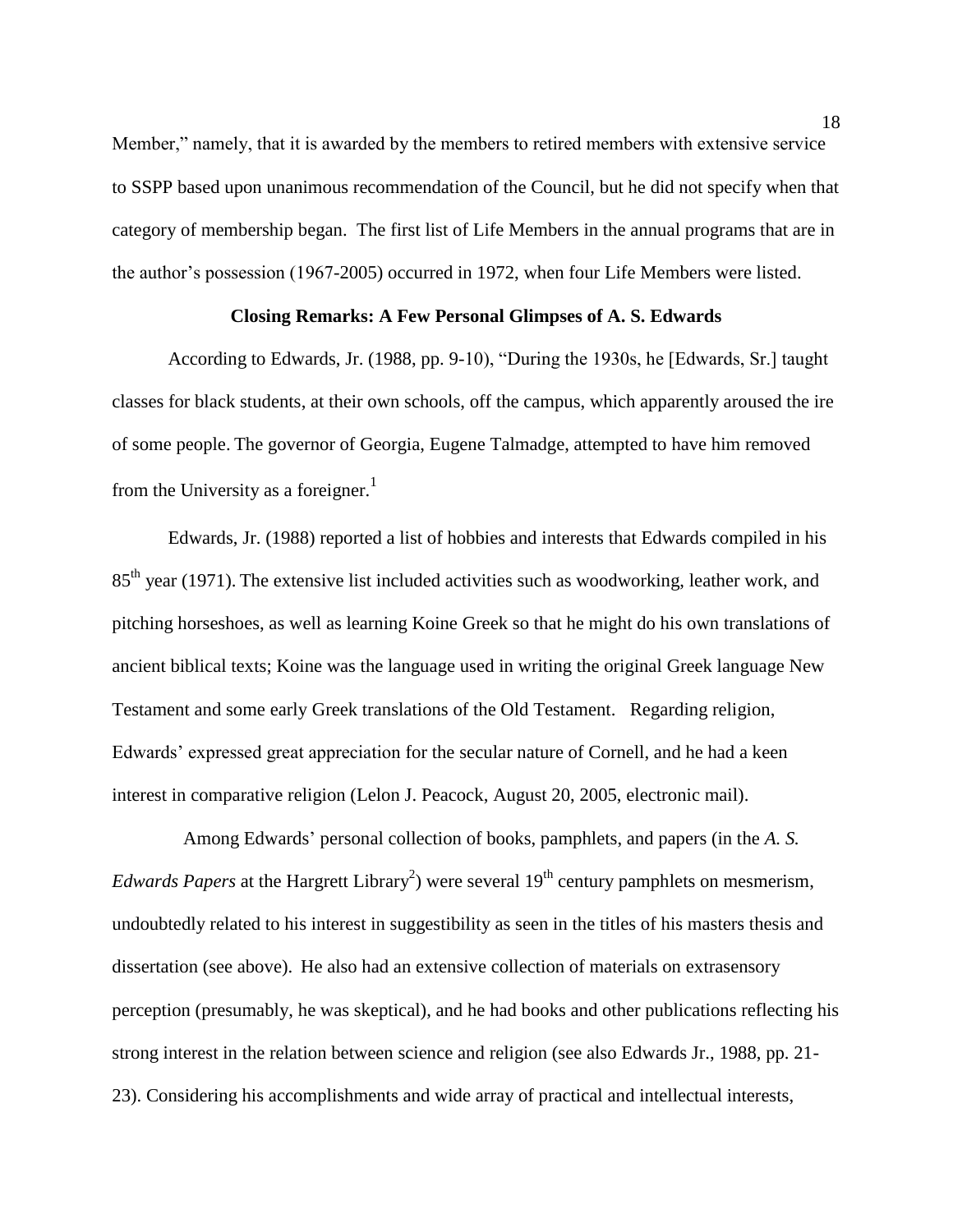clearly, Austin S, Edwards was a most fascinating man, a highly accomplished psychologist, and a worthy former president of the Southern Society for Philosophy and Psychology.



#### Footnotes

1. Talmadge went after other such "furriners" (as he expressed it). In a trumped up meeting of the University System's Board of Regents, Talmadge arranged to have the dean of the College of Education at the University of Georgia, W. D. Cocking, fired for expressing views sympathetic to the plight of Negroes in Georgia's system of higher education. The "Cocking affair" led to the University loss of accreditation and, in turn, to Talmadge's defeat in the next election. Subsequently, the Board of Regents was reconstituted and empowered to be relatively protected from political interference, and accreditation was restored (Dyer, 1985).

2. The Hargrett Rare Book and Manuscript Library division of the University of Georgia Libraries has all the unpublished materials cited here in conjunction with Edwards and The University of Georgia's Department of Psychology as well as most, if not all, of Edwards' publications. Summaries of the holdings may be seen on the internet under the listing for "Psychology" at:<http://www.libs.uga.edu/hargrett/archives/catalog.html>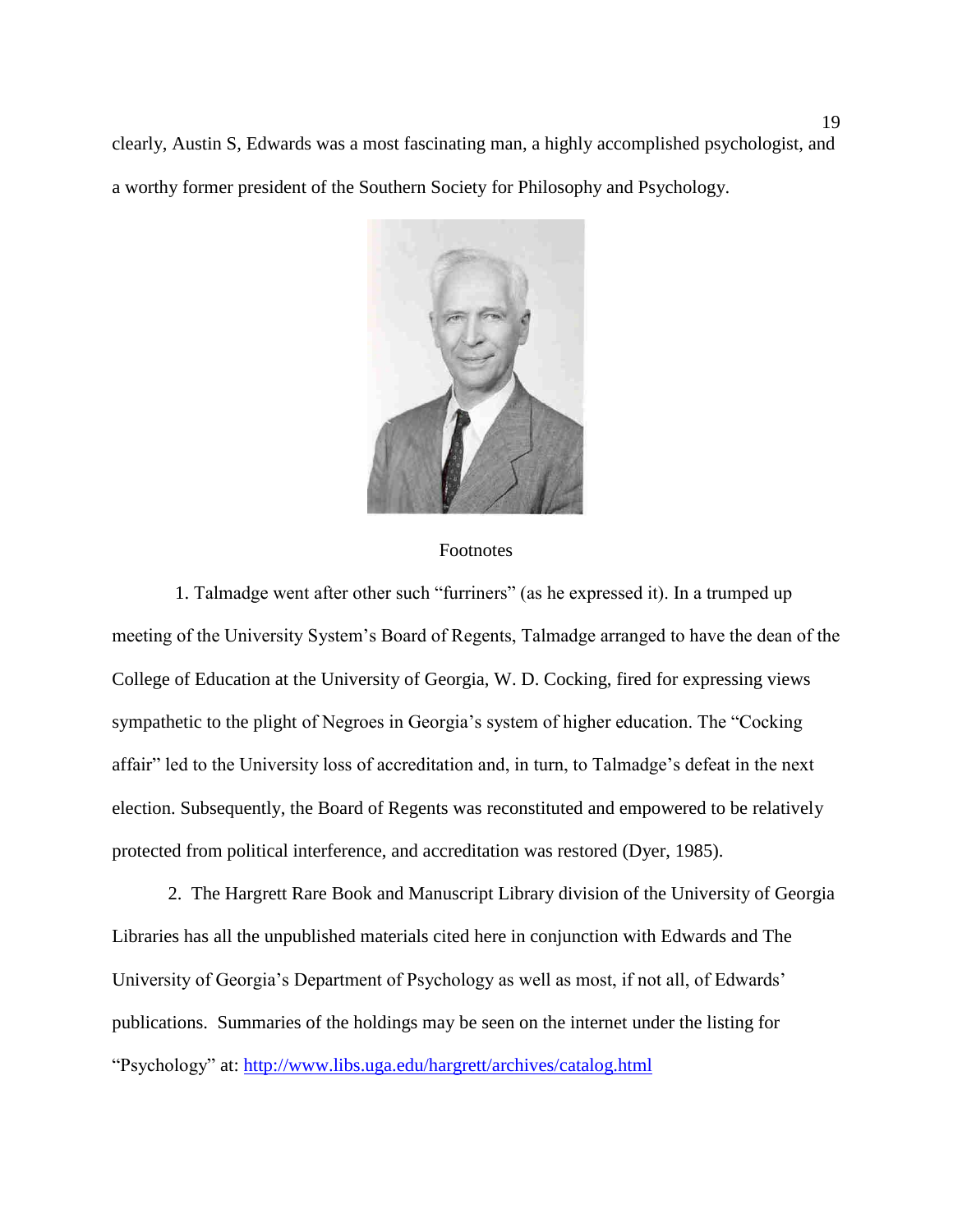# $References<sup>2</sup>$

- Boring, E. G. (1923). Intelligence as the tests test it. *The New Republic*, *34*, 35-36. Reprinted in R. I. Watson, & D. T. Campbell (Eds.). (1963). *History, psychology, and science: Selected papers by Edwin G. Boring, Harvard University*. (pp. 187-189). New York: John Wiley.
- Boynton, P. L. (1931). Proceedings of the meeting of the Southern Society for Philosophy and psychology, April 19, 1930, at George Peabody College for Teachers, Nashville, Tennessee. *Psychological Bulletin*, *28*, 325-341.
- Dyer, T. G. (1985). *The University of Georgia: A bicentennial history 1785-1985*. Athens, GA: The University of Georgia Press.
- Edwards, A. S. (1915). An experimental study of sensory suggestion. *American Journal of Psychology*, *26*, 99-129.
- Edwards, A. S. (1917-1919). Papers pertaining to his years of service in the U. S. Army, *A. S. Edwards Papers* in the Hargrett Library of the University of Georgia Libraries, The University of Georgia, Athens, GA. http://www.libs.uga.edu/hargrett/archives/00- 028.html
- Edwards, A. S. (1920). *The fundamental principles of learning and study*. Baltimore: Warwick & York.
- Edwards, A. S. (1928a). The Georgia experiment. *American Journal of Psychology*, *60*, 668- 671.
- Edwards, A. S. (1928b). *Experiments in psychology*. Bound document printed for local distribution to departmental students. Copy available in the *A. S. Edwards Papers* in the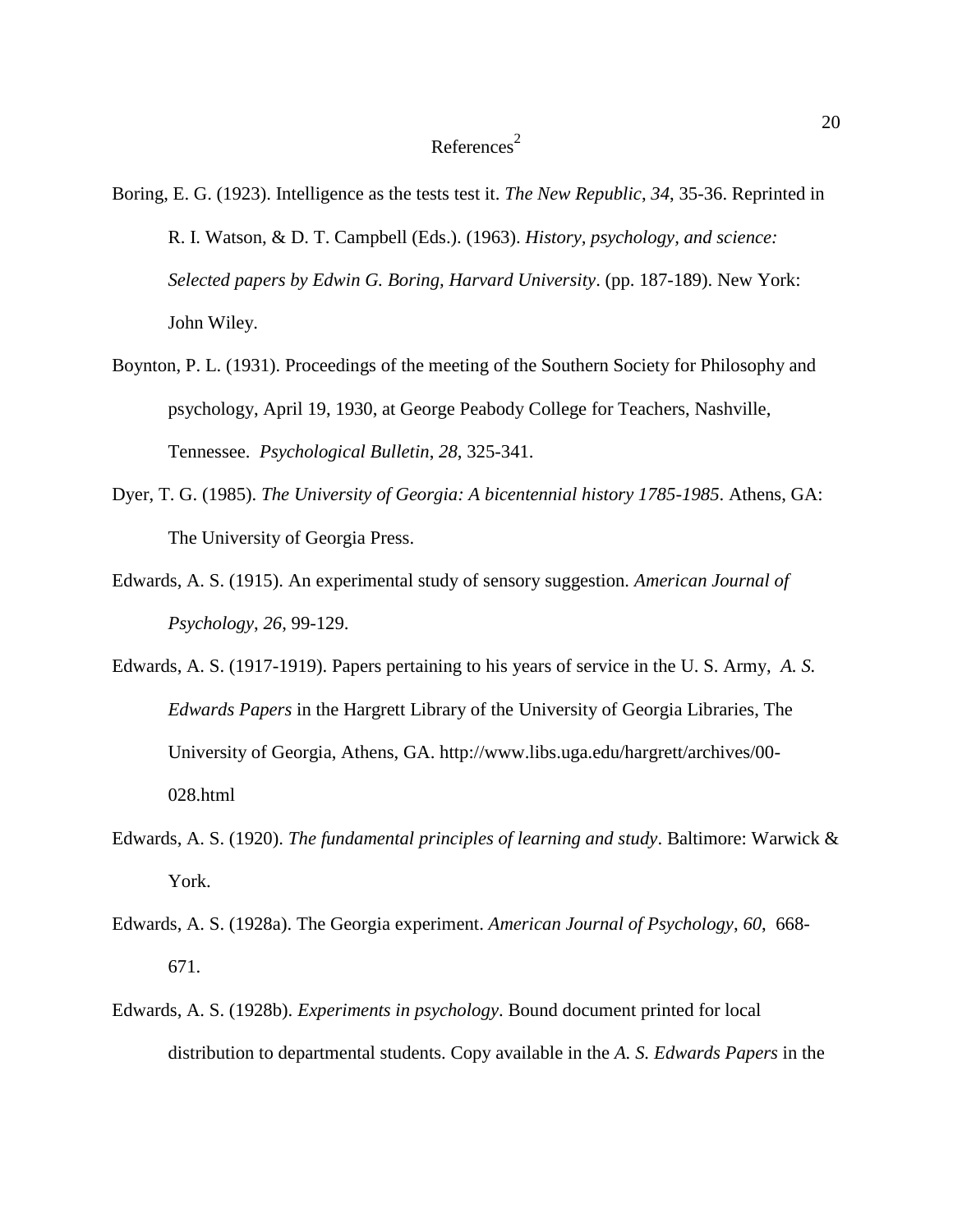Hargrett Library of the University of Georgia Libraries, The University of Georgia, Athens, GA.

- Edwards, A. S. (1928c). Intelligence as the capacity for variability or versatility of response. *Psychological Review*, *35*, 198-210.
- Edwards, A. S. (1931). The death sentence and psychological examinations. *Journal of Applied Psychology*, *15*, 590-592.
- Edwards, A. S. (1932). Experimental social psychology. *The Journal of Abnormal and Social Psychology*, *26*, 349-354.
- Edwards, A. S. (1934). A theoretical and clinical study of so-called normality. *The Journal of Abnormal and Social Psychology*, *28*, 366-376.
- Edwards, A. S. (1936). *Aetiology of student failures in the University of Georgia*. Athens, GA. University of Georgia Division of Publications.
- Edwards, A. S. (1937). *Outline of abnormal psychology*. *A. S. Edwards Papers* in the Hargrett Library of the University of Georgia Libraries, The University of Georgia, Athens, GA.
- Edwards, A. S. (1939). New apparatus for the measurement of bodily movement. *Journal of Experimental Psychology*, *25*, 125-126.
- Edwards, A. S. (1940). *Experiments in psychology and mathematical treatment*. *A. S. Edwards Papers* in the Hargrett Library of the University of Georgia Libraries, The University of Georgia, Athens, GA.
- Edwards, A. S. (1941a). Effects of the loss of one hundred hours of sleep. *The American Journal of Psychology*, *54*, 80-91.

Edwards, A. S. (1941b). Static ataxiameter for head and hips. *American Journal of Psychology*, *54*, 576-577.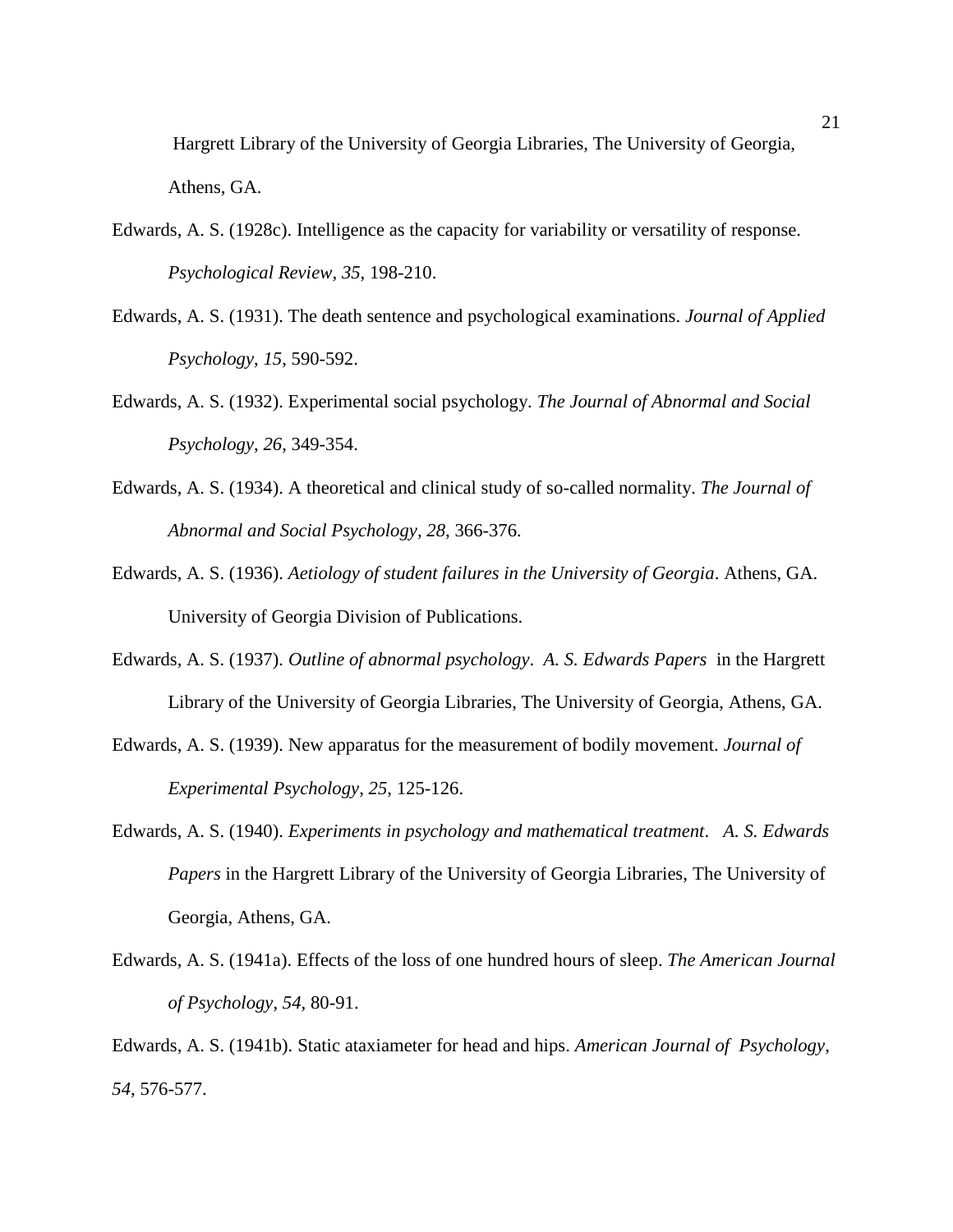Edwards, A. S. (1942a). Helmet for ataxiameter. *American Journal of Psychology*, *55*, 422.

- Edwards, A. S. (1942b). Hand steadiness apparatus. *American Journal of Psychology*, *55*, 269.
- Edwards, A. S. (1943). Factors tending to decrease the steadiness of the body at rest. *American Journal of Psychology*, *56*, 599-602.
- Edwards, A. S. (1946a). *Outline of psychology*. *A. S. Edwards Papers* in the Hargrett Library of the University of Georgia Libraries, The University of Georgia, Athens, GA.
- Edwards, A. S. (1946b). Body sway and vision. *Journal of Experimental Psychology*, *36*, 526- 535.
- Edwards, A. S. (1946c). The finger tremometer. *American Journal of Psychology*, *54*, 273-283.
- Edwards, A. S. (1947). Body sway and non-visual factors. *The Journal of Psychology*, *23*, 241-254.
- Edwards, A. S. (1948a). The effect of smoking on tremor. *Journal of Applied Psychology*, *32*, 150-158.
- Edwards, A. S. (1948b). Finger tremor and battle sounds. *The Journal of Abnormal and Social Psychology*, *43*, 396-399.
- Edwards, A. S. (1949a). A universal ethic and the teaching of moral character. *School and Society*, *69*, 45-46.
- Edwards, A. S. (1949b). Involuntary movements following perceived and recalled emotional situations. *Journal of General Psychology*, *41*, 233-238.

Edwards, A. S. (1949c). Attention and involuntary movement. *Journal of Applied Psychology*, *33*, 503-509.

Edwards, A. S. (1950). The myth of chronological age. *Journal of Applied Psychology*, *34*, 316-318.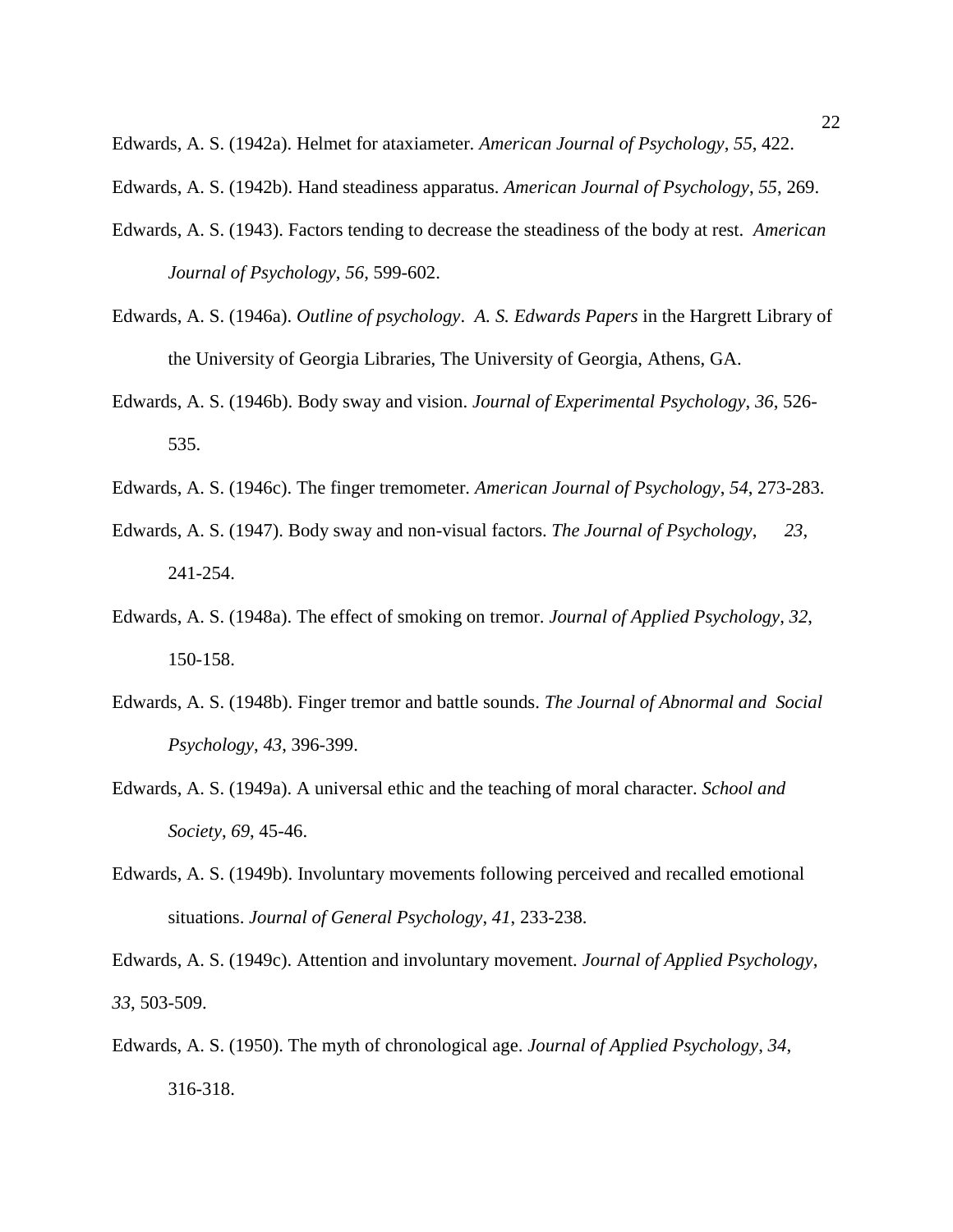- Edwards, A. S. (1951). Hypnosis and involuntary movement. *Journal of General Psychology*, *45*, 265-268.
- Edwards, A. S. (1957). Finger tremor, finger tremor waves, and brain waves in normal and abnormal cases. *The Journal of General Psychology*, *56*, 229-232.
- Edwards, A. S. (1962a). Building a department. (pp. 26-30) In A. S. Edwards, Jr., (1988). *A biography of Austin S. Edwards*. Athens, GA. Department of Psychology, University of Georgia: Athens, GA. The Hargrett Library of the University of Georgia Libraries, The University of Georgia, Athens, GA.
- Edwards, A. S. (1962b). Relations of the University of Georgia Psychology Clinic and Milledgeville State Hospital. (pp. 32-33) In A. S. Edwards, Jr., (1988). *A biography of Austin S. Edwards*. Athens, GA. Department of Psychology, University of Georgia: Athens, GA Hargrett Library of the University of Georgia Libraries, The University of Georgia, Athens, GA.
- Edwards, A. S., & Cannon, D. J. (1952). Equilibrium and a dog's tail. *The Journal of Genetic Psychology*, *80*, 257-258.
- Edwards, A. S., & Jones, L. (1938). An experimental and field study of north Georgia mountaineers. *Journal of Social Psychology*, *9*, 317-333.
- Edwards, A. S., & Langley, L. D. (1936). Childhood manifestations and adult psychoses. *American Journal of Orthopsychiatry*, *6*, 103-109.
- Edwards, Jr., A. S. (1988). *A biography of Austin S. Edwards*. Athens, GA: *A. S. Edwards Papers* in the Hargrett Library of the University of Georgia Libraries, The University of Georgia, Athens, GA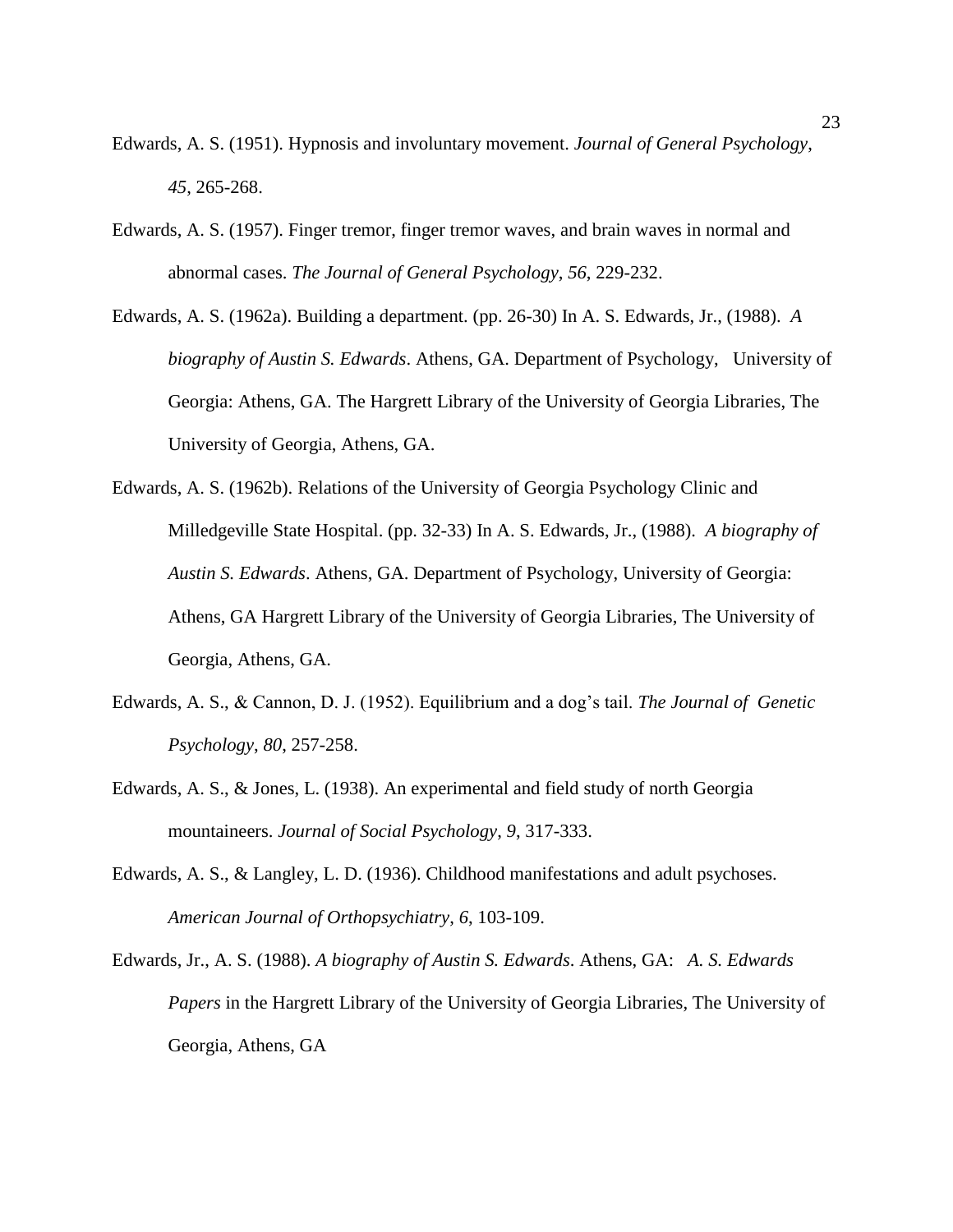- Fortson, Jr, B. W., & Clifton, C. I. (1967). *Roster of licensed applied psychologists of Georgia*. Atlanta, GA: Georgia State Board of Examiners of Psychologists. *A. S. Edwards Papers* in the Hargrett Library of the University of Georgia Libraries, The University of Georgia, Athens, GA.
- Geissler, L. R. (1917). Proceedings of the twelfth annual meeting of the Southern Society for Philosophy and Psychology, Lynchburg, Virginia, April 12 and 13, 1917. *Psychological Bulletin*, *14*, 145-159.
- Geldard, F. A. (1937). Proceedings of the thirty-second annual meeting of the Southern Society for Philosophy and Psychology. *Psychological Bulletin*, *34*, 568-572.
- Geldard, F. A. (1938). Proceedings of the thirty-third annual meeting of the Southern Society for Philosophy and Psychology. *Psychological Bulletin*, *35*, 487-518.
- Harris, M., & Alluisi, E. A. (1964). The Southern Society in retrospect: An abbreviated history of the first sixty years of the Southern Society for Philosophy and Psychology, 1904- 1964. *Perceptual and Motor Skills*, *18*, 665-684.
- Heinlein, C. P. (1938). Proceedings of the thirty-fourth annual meeting of the Southern Society for Philosophy and Psychology. *Psychological Bulletin*, *36*, 587-621.
- Highsmith, J. A. (1925). Proceedings of the twentieth annual meeting of the Southern Society for Philosophy and Psychology, Chapel Hill, N. C., April 13 and 14, 1925. *Psychological Bulletin*, *22*, 649-658.
- Highsmith, J. A. (1926). Proceedings of the twenty-first annual meeting of the Southern Society for Philosophy and Psychology, Lexington, Kentucky, April 2 and 3, 1926. *Psychological Bulletin*, *23*, 609-630.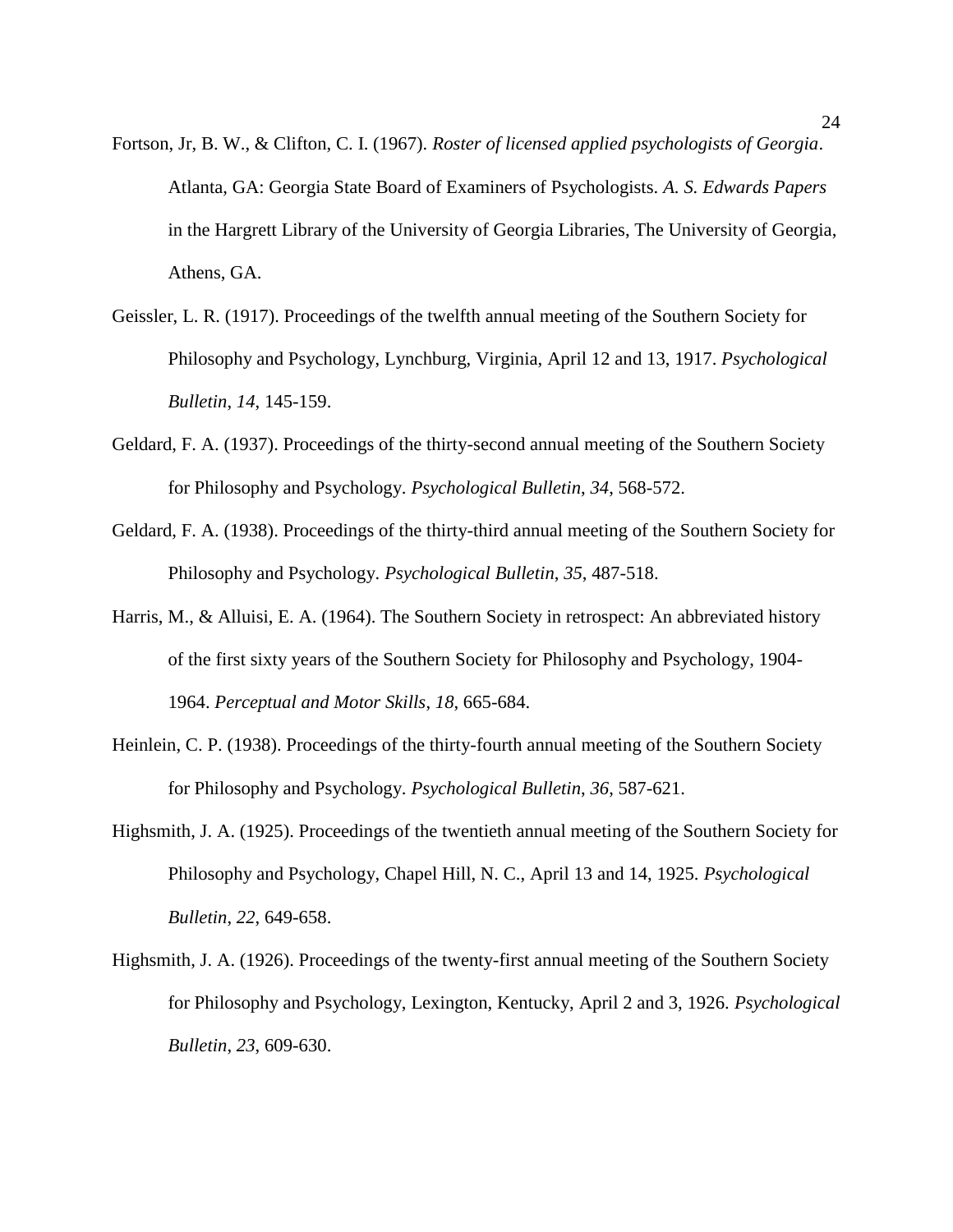- Highsmith, J. A. (1927). Proceedings of the twenty-second annual meeting of the Southern Society for Philosophy and Psychology, Athens, Georgia, April 22 and 23, 1927. *Psychological Bulletin*, *24*, 509-521.
- Hilgard, E. H. (1987). *Psychology in America: A historical survey*. New York: Harcourt Brace Jovanovich.
- Hughes, O. R. (1923). Proceedings of the eighteenth annual meeting of the Southern Society for Philosophy and Psychology, Nashville, Tenn., March 30 and 31, 1923. *Psychological Bulletin*, *20*, 417-426.
- Hughes, O. R. (1924). Proceedings of the nineteenth annual meeting of the Southern Society for Philosophy and Psychology, Baltimore, April 22 and 23, 1924. *Psychological Bulletin*, *21*, 553-568.
- Lanier, L. H. (1932). Proceedings of the twenty-seventh annual meeting of the Southern Society for Philosophy and Psychology, New Orleans, Louisiana, December 29, 30, 31, 1931. *Psychological Bulletin*, *29*, 381-400.
- Lanier, L. H. (1933). Proceedings of the twenty-eighth annual meeting of the Southern Society for Philosophy and Psychology, April 14 and 15, 1933, *Psychological Bulletin*, *30*, 604- 627.
- Lanier, L. H. (1934). Proceedings of the twenty-ninth annual meeting of the Southern Society for Philosophy and Psychology, March 30 and 31, *Psychological Bulletin*, *31*, 576-580.
- Lanier, L. H. (1935). Proceedings of the thirtieth annual meeting of the Southern Society for Philosophy and Psychology, *Psychological Bulletin*, *32*, 583-587.
- Lanier, L. H. (1935). Proceedings of the thirty-first annual meeting of the Southern Society for Philosophy and Psychology, *Psychological Bulletin*, *33 625-630*.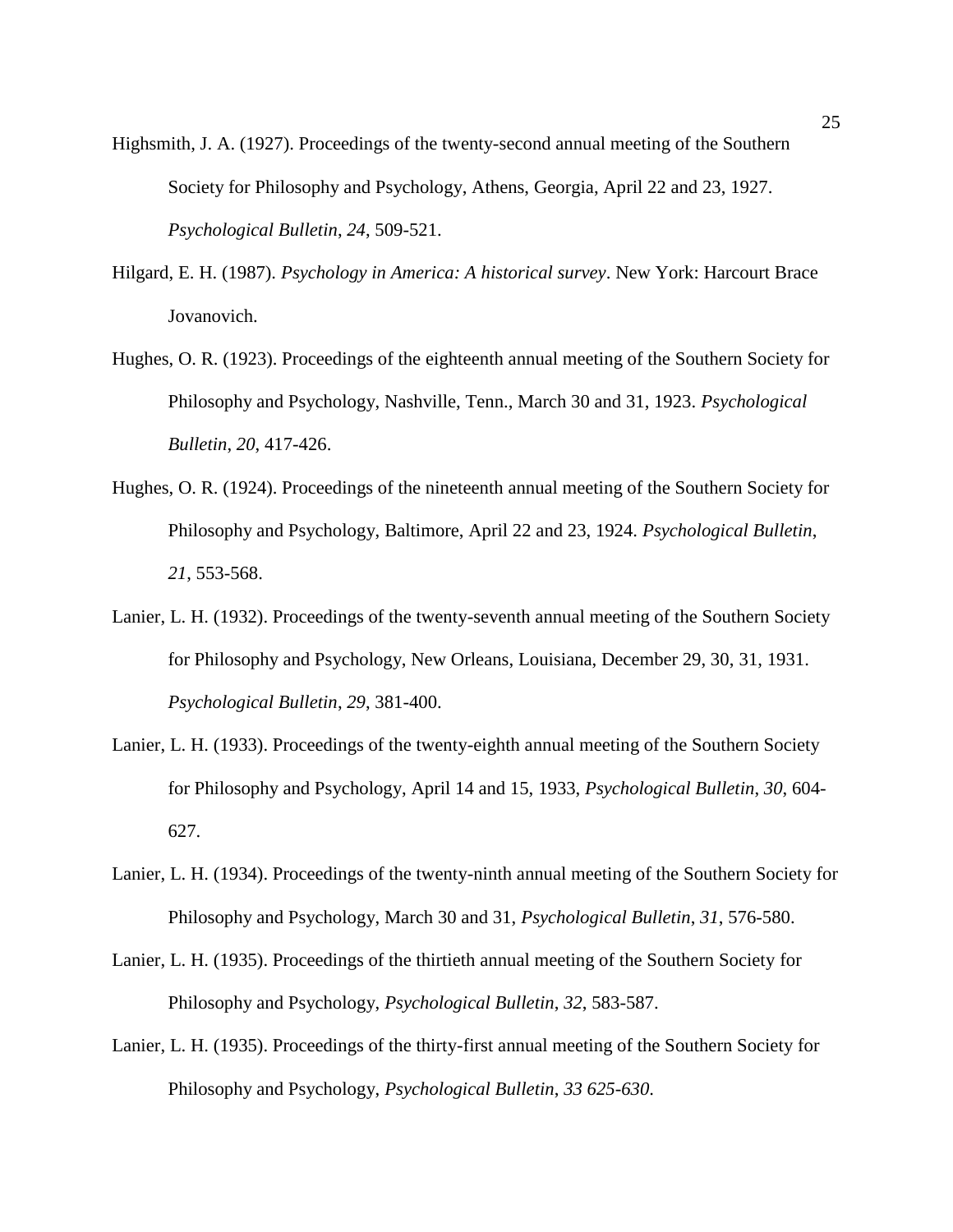- Munn, N. L. (1940). Proceedings of the thirty-fifth annual meeting of the Southern Society for Philosophy and Psychology. *Psychological Bulletin*, *37*, 539-557.
- Munn, N. L. (1941). Proceedings of the thirty-sixth annual meeting of the Southern Society for Philosophy and Psychology. *Psychological Bulletin*, *38*, 685-703.
- Munn, N. L. (1942). Proceedings of the thirty-seventh annual meeting of the Southern Society for Philosophy and Psychology. *Psychological Bulletin*, *39*, 573-588.

Notes and News (1916). *Psychological Bulletin*, *13*, 334.

Notes and News (1917a). *Psychological Bulletin*, *14*, 332-334.

- Notes and News (1917b). *Psychological Bulletin*, *14*, 263-264.
- Notes and News (1924). *Psychological Bulletin*, *21*, 552.
- Pate, J. L. (1993). The Southern Society for Philosophy and Psychology. In J. L. Pate & M. Wertheimer (Eds.). *No Small Part: A History of Regional Organizations in American Psychology*, (pp. 1-19). Washington: American Psychological Association.
- Peacock, L. J. (1985). Historical notes. (p. 11) In F. M. Young (1985). *History of the Psychology Department of the University of Georgia to 1969*. Hargrett Library of the University of Georgia Libraries, The University of Georgia, Athens, GA.
- Peterson, J. (1930). The twenty-fifth annual meeting of the Southern Society for Philosophy and Psychology. *American Journal of Psychology*, *42*, 459-469.
- Southern Society for Philosophy and Psychology (1983). *The Southern Society for Philosophy and Psychology, Founded 1904, Seventy-fifth Meeting, 1983.*
- Thomas, R. K. (2001). Florene Mary Young (1901-1994). *The Feminist Psychologist*, *28*, pp. 27 and 32.